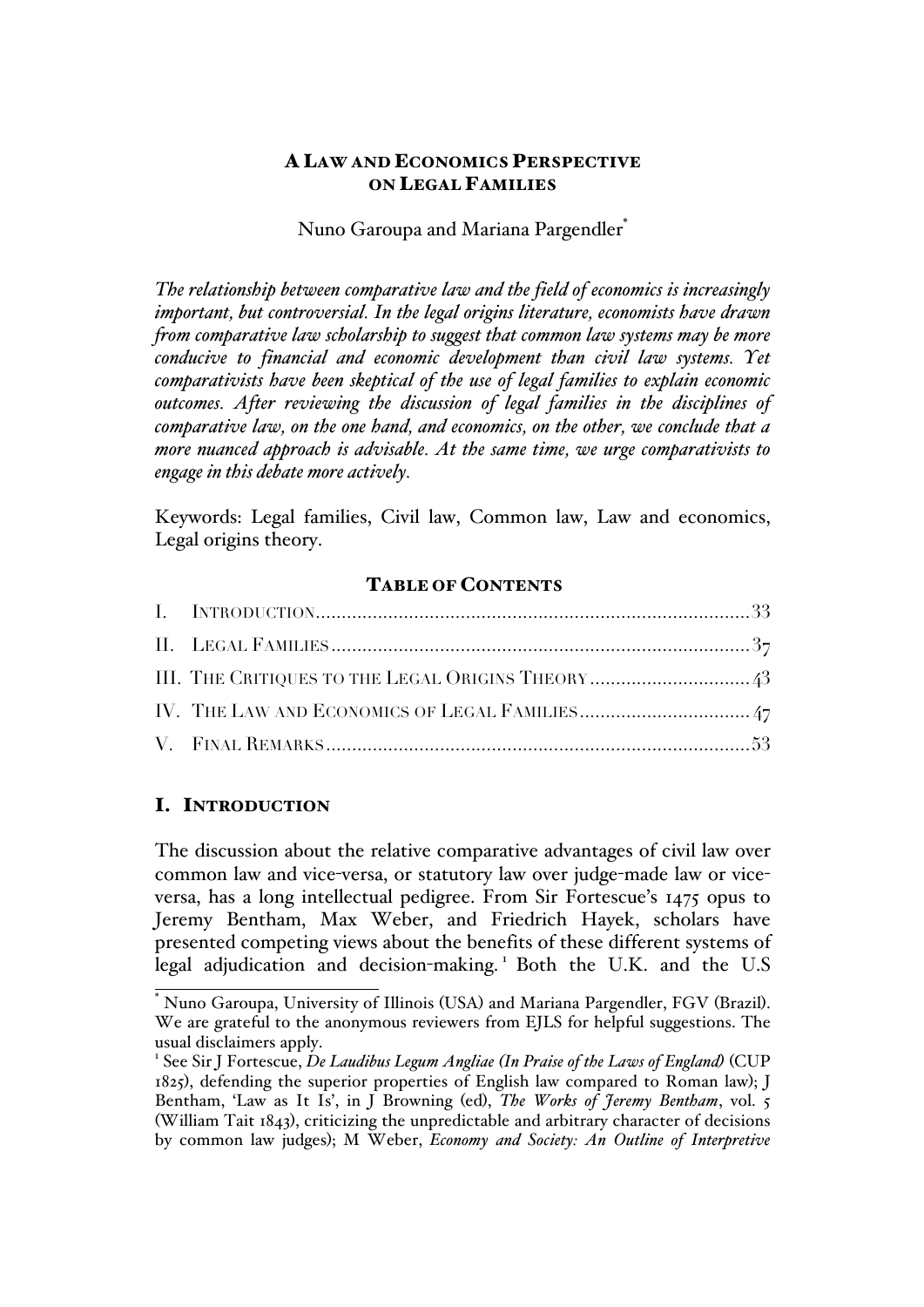witnessed a significant and intense debate over the advantages of codifying the common law in the nineteenth century.<sup>2</sup> In the last decades, however, a series of empirical works has reignited this debate by providing new evidence that the common law system is more conducive to the development of financial markets – and perhaps even to economic growth – than the civil law system, especially that of French origin.<sup>3</sup> Although highly controversial, this perspective has become popular in academia as well as in policy circles (in particular, under the auspices of some programs associated with the World Bank) under the designation of "legal origins theory."<sup>4</sup>

The literature on legal origins sought to contribute to the understanding of the relationship between law and economic development. Inaugurated in the mid-1990s by economist Andrei Shleifer and his co-authors (which came to be known by the acronym LLSV), the originality of this line of work was twofold.<sup>5</sup> First, the authors employed quantitative methods to compare a multitude of legal systems to a greater extent than their

judge-made law predominated". <sup>2</sup> See discussion by N Garoupa and A P Morriss, 'The Fable of the Codes: The Efficiency of the Common Law, Legal Origins and Codification Movements' (2012) 5 University of Illinois Law Review 1443-1497.

<sup>3</sup> For a review of this literature, see R La Porta, F Lopez de Silanes and A Shleifer, 'The Economic Consequences of Legal Origins' (2008) 46(2) Journal of Economic Literature 285-332. Even though this literature has identified correlations between legal origin and a number of regulatory and economic outcomes, the link between legal tradition and economic growth is certainly more tenuous. Paul Mahoney, the author of the main study identifying a direct relationship between legal origin and economic growth has backed off from this claim in subsequent work. See P Mahoney, 'The Common Law and Economic Growth: Hayek Might Be Right' (2001) 30(2) Journal of Legal Studies 503-25, finding that "common-law countries experienced faster economic growth than civil law countries during the period 1960–92". Cf see D Klerman, P Mahoney, H Spamann, and M Weinstein, 'Legal Origin or Colonial History?' (2011) 3(2) Journal of Legal Analysis 379-409, finding that "that the identity of the colonizer is indeed a better predictor of post-colonial growth rates than legal origin".

<sup>4</sup> See, among others, V Grosswald Curran, 'Comparative Law and Legal Origins Thesis: [N]on Scholae Sed Vitae Discimus' (2009) 57 American Journal of Comparative Law 863-80.

<sup>5</sup> For the first and most-cited work in this literature, see R La Porta, F Lopez de Silanes, A Shleifer and R Vishny, 'Law and Finance' (1998) 106(6) Journal of Political Economy 1113-150.

 $\overline{a}$ *Sociology*, vol. 1 (University of California Press 1978), attributing the persistence of the common law in England to special interest pressure from lawyers' guilds, despite the "rational form of Roman law" and the "technically superior training of Roman-law jurists"; F Hayek, *Law, Legislation and Liberty: A New Statement of the Liberal Principles of Justice and Political Economy* (Routledge & Kegan 1973): "the ideal of individual liberty seems to have flourished chiefly among people where, at least for long periods,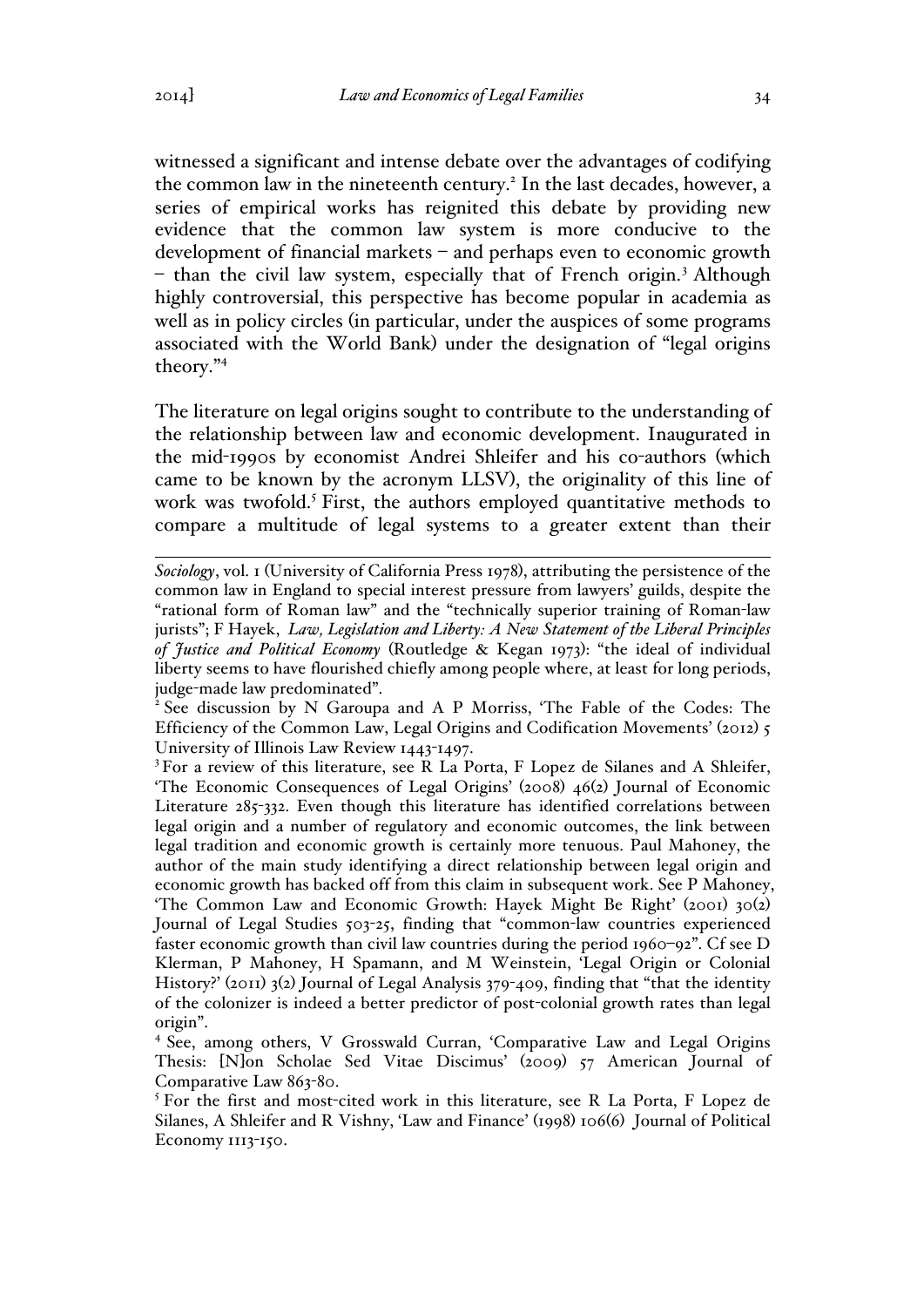predecessors.<sup>6</sup> Second, LLSV relied heavily on the categories devised by comparative law scholars to overcome the endogeneity problem that plagues most attempts to determine the causal relationship between law on the one hand, and economic outcomes on the other. That is, in view of the statistical correlation (as shown by many studies) between "effective" legal institutions and economic development, one may be tempted to conclude that law causes economic development.<sup>7</sup> However, the reverse is equally plausible, with effective legal institutions being a superior good whose desirability increases as countries become richer.<sup>8</sup>

In LLSV's model, legal rules and institutions derived from certain legal families, which, in turn, resulted from involuntary processes of conquest and colonization that took place in the distant past.<sup>9</sup> Legal families could therefore be deemed to be exogenous, which permitted the authors to conclude that legal institutions had a causal impact on economic outcomes, and not the other way around.<sup>10</sup> Although the first studies in this literature used legal families as an instrumental variable in two-stage regressions, later studies abandoned that approach, as they increasingly understood that legal families had a direct and independent effect on the variables of interest.<sup>11</sup>

 $6$  For a discussion of the benefits and pitfalls of quantitative methods, see H Spamann, 'Large-Sample, Quantitative Research Designs for Comparative Law?' (2009)  $7(4)$  American Journal of Comparative Law 5797-810. A recent survey summarizes forty-nine scholarly articles on this matter (with around two-thirds proposing empirical evidence to support the legal origins claim; G Xu, 'The Role of Law in Economic Growth: A Literature Review' (2011) 25 Journal of Economic Surveys 833-871).

<sup>&</sup>lt;sup>7</sup> There are in the literature significant controversies concerning the concept and measurement of "effective" institutions.

<sup>8</sup> See, among others, D Klerman, 'Legal Infrastructure, Judicial Independence, and Economic Development' (2007) 19(2) Pacific McGeorge Global Business & Development Law Journal 427-434.

<sup>&</sup>lt;sup>9</sup> R La Porta et al. base their approach to legal systems on Alan Watson's theory of legal transplants. Their influential article on "Law and Finance" begins by citing Alan Watson and taking as its starting point "the recognition that laws in different countries are not written from scratch, but rather transplanted." R La Porta, F Lopez de Silanes, A Shleifer and R Vishny, 'Law and Finance' (1998) 106(6) Journal of Political Economy 1113-150.<br><sup>10</sup> The alleged "exogeneity" of legal families has been disputed. The process of

colonization was not historically random. The United Kingdom defeated all other European powers in the eighteenth and nineteenth centuries. Therefore, the British Empire resulted from those areas of the world that the United Kingdom understood as more valuable in the eighteenth and nineteenth centuries. If so, the current common law jurisdictions were partially determined by economic variables (namely perceived resources) and not the output of a random process.<br><sup>11</sup> R La Porta, F Lopez de Silanes and A Shleifer, 'The Economic Consequences of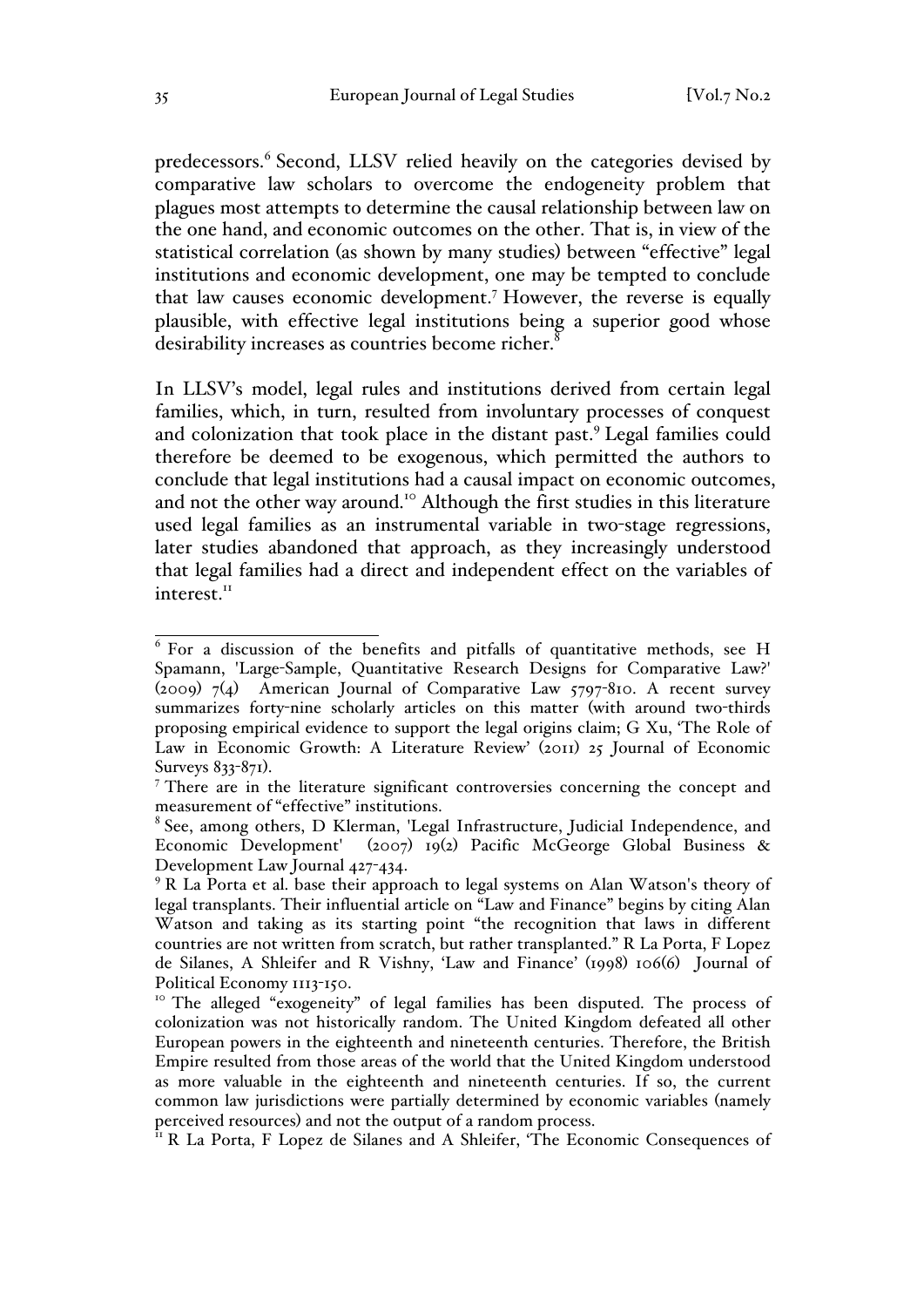The rapidly-expanding legal origins theory now relates conventional legalfamily classifications to major economic variables and relevant puzzles in the development literature (e.g. why some countries grow successfully and others do not, why there is a trap for middle-income countries, which legal institutions are important in explaining successful and unsuccessful reforms<sup>12</sup>). At the same time, significant developments on the finance literature have taken place (in this case, under the original name of "law and finance"). There are now empirical studies employing legal families to explain cross-country variation in issues as diverse as labor markets regulation, entry restrictions, government ownership of banks and the media, and military conscription.<sup>13</sup>

The initial works by LLSV provided no clear theory. Later works by these and other authors have conceptualized two potential mechanisms to explain the empirical patterns observed by LLSV.<sup>14</sup> The first one, the socalled "adaptability channel" proposes that the common law is more effective in promoting financial markets (and possibly economic growth) because common law judges have more power to adapt the law to economic needs. At the same time, civil law judges are supposedly more constrained by codified principles. Comprehensive statutory codification undermines judicial ability to make law in new circumstances and where economic needs are pervasive. The "adaptability channel" evidently echoes the so-called efficiency of the common law hypothesis, a point we will explore later.

The second suggested mechanism has been known to be the "political channel". Here the argument is that the common law emphasizes private property rights and contractual approaches while the civil law gives a greater play to social or collective rights and mandatory rules. As a consequence, common law courts are more independent and more effective in restraining state expropriation, while civil law courts are presumably weak in constraining executive power. In this reasoning, the

 $\overline{a}$ Legal Origins' (2008) 46(2) Journal of Economic Literature 285-332, p 298: "even if instrumental variable techniques are inappropriate because legal origin influences finance through channels other than rules protecting investors, legal origins are still exogenous, and to the extent that they shape legal rules protecting investors, these rules cannot be just responding to market development". <sup>12</sup> See generally discussion by M Trebilcock and M Prado, *What Makes Poor Countries* 

*Poor? Institutional Determinants of Development* (Edward Elgar 2012).<br><sup>13</sup> R La Porta, F Lopez de Silanes and A Shleifer, 'The Economic Consequences of

Legal Origins' (2008) 46(2) Journal of Economic Literature 285-332.<br><sup>14</sup> See generally T Beck, A Demirgüç-Kunt and R Levine, 'Law and Finance: Why

Does Legal Origin Matter?' (2003) 31(4) Journal of Comparative Economics 653-75.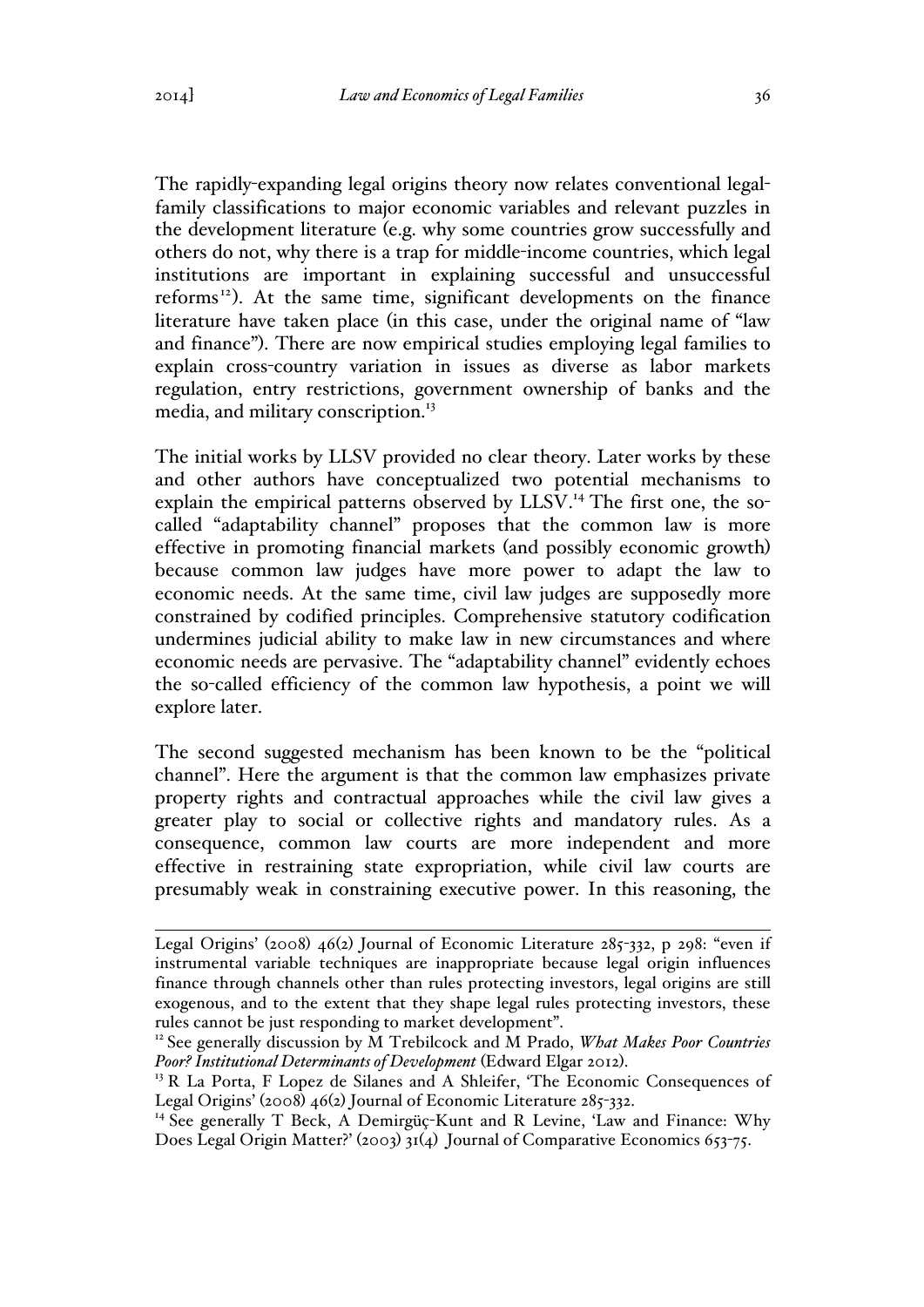efficiency of the common law hypothesis is implicit; it only makes sense if courts are better than legislators at promoting law more conducive to economic growth.

As others have recognized, these two mechanisms are actually the same.<sup>15</sup> The "adaptability channel" only works if the "political channel" exists. Moreover, these two potential channels are introduced as exogenous mechanisms while, in fact, they are endogenous to the political process. In this light, these channels are themselves shaped by economic and social outcomes. If so, we might have an argument for reverse causality which inevitably undermines the alleged theoretical argument.

Nevertheless, the very application of economic methodology to legal family categories is subject to significant difficulties. We will focus here on the serious methodological critique of this line of work, which reflects both conceptual and empirical concerns about the distinction between common law on one hand, and French, German and Scandinavian civil law systems on the other.

The Article goes as follows. The following section describes the rise and decline of legal family categories in comparative law scholarship. The goal is both to understand the promise of their use in economic models and the reasons behind comparativists' resistance to the legal origins theory. By highlighting the historical contingency of legal-family distinctions, the intellectual history of legal families casts doubt on their use as instrumental variables. This analysis also shows that the legal origins theory emerged in the economic literature precisely when comparative law scholars were growing skeptical about the continued relevance of these categories which, in turn, might explain the lack of interest in the topic they have largely shown so far. In section three, we then summarize the main critiques of the premises, methods, and conclusions of the legal origins literature, some developed by legal economists and a few by comparative law scholars. In section four, we examine the hypothesis of the efficiency of the common law and its shortcomings, as it constitutes the most solid theoretical foundation for the legal origins model. Section five concludes with explicit proposals for more involvement by comparative law scholars.

# II. LEGAL FAMILIES<sup>16</sup>

<sup>&</sup>lt;sup>15</sup> See J Reitz, 'Toward a Study of the Ecology of Judicial Activism' (2009) 59 University of Toronto Law Journal 185-196.

 $16$ <sup>16</sup> This section is inspired by M Pargendler, 'The Rise and Decline of Legal Families' (2012) 60(4) American Journal of Comparative Law 1043-1074.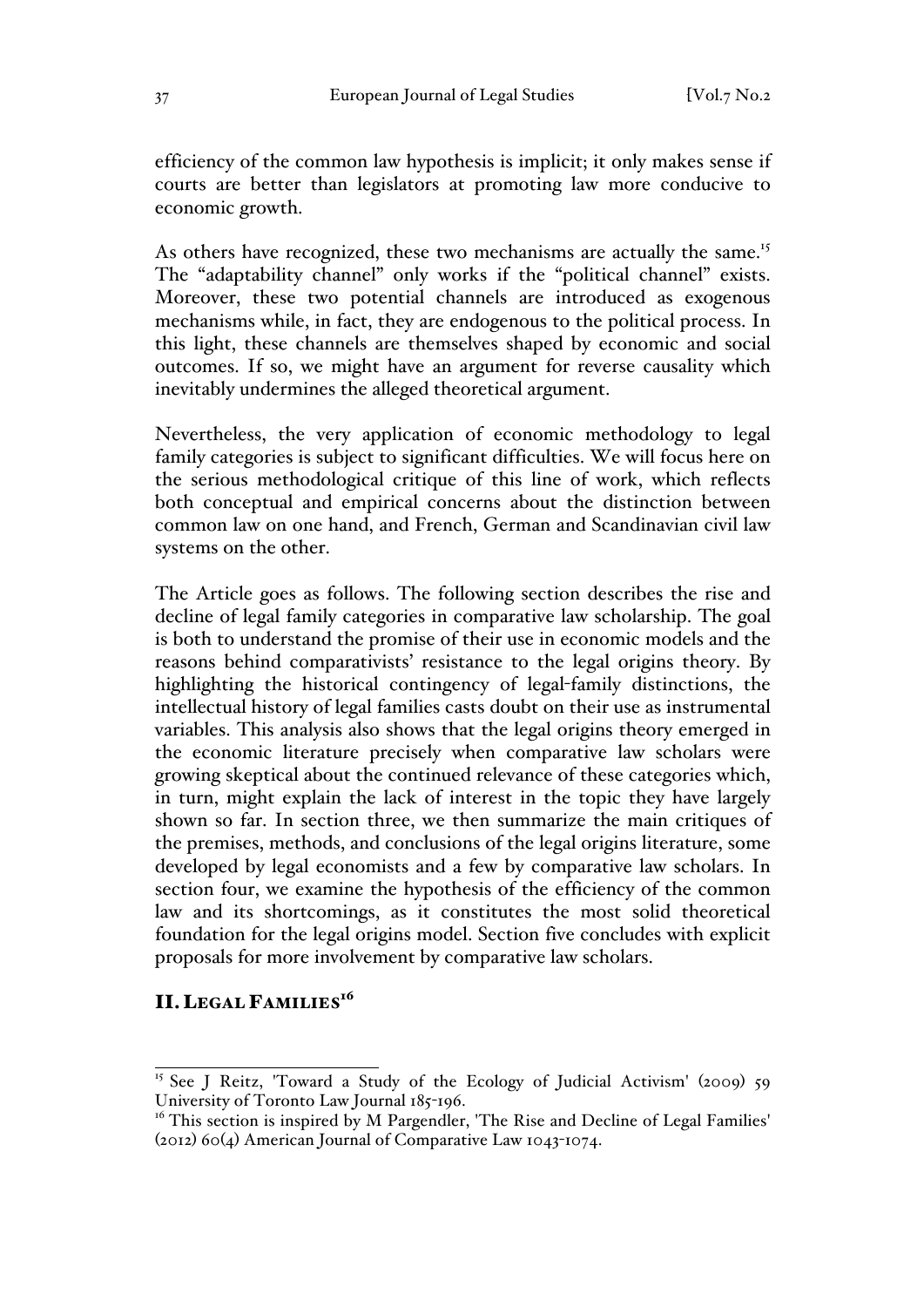The relationship between the comparative law literature and the economic literature on legal families is replete with ironies. The legal origins theory relies heavily on the classifications of legal families devised by comparative law scholars. Yet economists have popularized the concept of legal families precisely when comparative lawyers have begun to abandon this landmark contribution of their field.<sup>17</sup> The output of the economic literature on legal origins arguably came to exceed that of all comparative law scholarship combined, $18$  but comparativists have by and large ignored or strongly rebuffed the legal origins line of work.

Comparisons among foreign legal systems, whether casual or profound, have a long history – and so does the idea that English law is significantly different from French and Roman law.<sup>19</sup> The effort to extrapolate from differences between individual legal systems and divide the world map into a handful of "legal families" based on the heritage and character of the underlying legal systems is far more recent. This project is closely intertwined with the history of modern day comparative law itself, a discipline whose birth, for most scholars, dates back to 1900.<sup>20</sup> As we will see, reigning conceptions of legal families varied over time, which cast doubt on the reliability and historicity of these categories. Still, these categories are key to the economists' purposes.

Notions of legal families or traditions played a relatively minor role in comparative studies in the nineteenth century. At the time, a number of jurisdictions had recently acquired independence, so anti-colonialist sentiment often led them to view (the imposed) legal tradition as inherently suspect. This phenomenon was, in turn, reinforced by the model of economic liberalism prevailing at the time, which encouraged economic integration and the free flow of goods, people, and ideas to an

<sup>&</sup>lt;sup>17</sup> See fn 33-36 *infra* and accompanying text.<br><sup>18</sup> D Vagts, 'Comparative Company Law – The New Wave', in R Schwizerl, H Burkert, and U Gasser (eds), *Festschrift für Jean Nicolas Duey zum 65*, *Geburtstag* (Schulthess 2002), pp. 595-605, judging the recent developments in comparative corporate governance, inspired by the law and finance literature, as an "astonishing phenomenon" whose output "outdoes all of the publications in the rest of comparative law put together".

<sup>19</sup> See, eg, Sir J Fortescue, *De Laudibus Legum Angliae (In Praise of the Laws of England)*

<sup>&</sup>lt;sup>20</sup> See H C Gutteridge, *Comparative Law: An Introduction to the Comparative Method of Legal study & Research* (CUP 1946), noting that the International Congress on Comparative Law held in Paris in 1900 "came to be regarded by many as the occasion in which modern comparative law first came into being"; K Zweigert and H Kötz, *Einführung in die Rechtsvergleichung auf dem Gebiete des Privatrechts* (Mohr Siebeck 1969):"[c]omparative law as we know it started in Paris in 1900, the year of the World exhibition".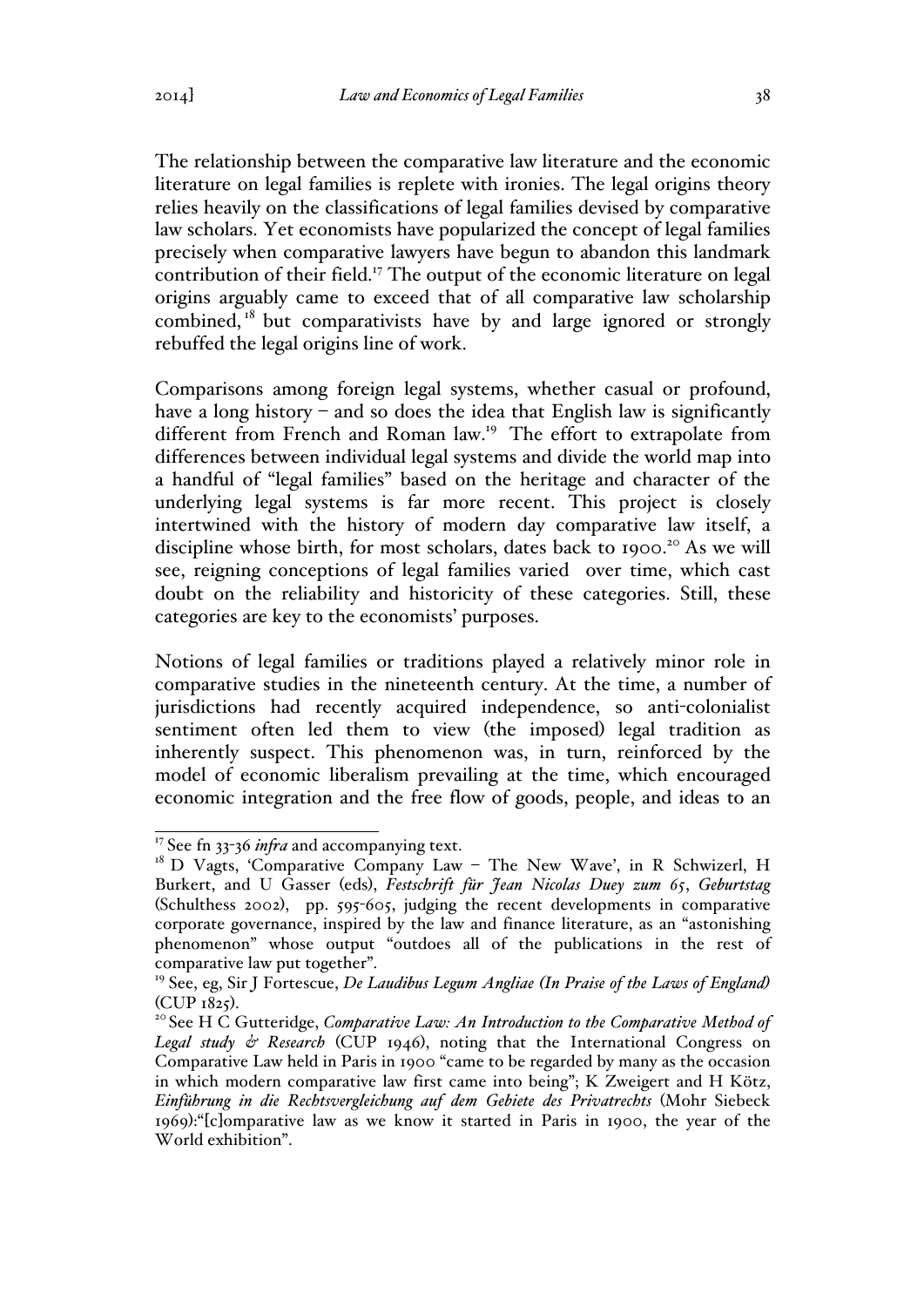extent that was not replicated until the last decades of the twentieth century. Nineteenth century works on "comparative legislation," as the field was then known, had an eminently practical orientation. Rather than emphasizing genetic differences among legal systems, they focused on paving the way for legal convergence.<sup>21</sup>

The first categorizations of legal systems conceived in the nineteenth century had modest ambitions. They served primarily to organize the exposition of the laws of different jurisdictions, as in Spanish scholar Gumersindo de Azcárate's study on comparative legislation.<sup>22</sup> These early taxonomies looked significantly different from their later counterparts. Take, for instance, Ernest Glasson's pioneer classificatory scheme developed in his book on Marriage and Divorce.<sup>23</sup> Glasson's defining criterion for grouping different jurisdictions was the degree of Roman law influence: (i) Spain, Portugal, Italy, and Romania shared a strong Roman influence; (ii) England, Russia, and Scandinavian countries were grouped as legal systems exempt from the influence of Roman law; and (iii) France and Germany belonged to a third category of jurisdictions that combined elements of Roman and barbaric inspiration. These resulting categories have little in common with contemporary classifications. For instance, England, Russia, and Scandinavian countries are now habitually classified as belonging to distinct groups. Perhaps more strikingly, an overarching division between civil law and common law jurisdictions was conspicuously absent from Glasson's scheme.

Glasson's framework soon spread to the other side of the Atlantic. In Brazil, Clovis Bevilaqua, a professor of comparative legislation and future draftsman of the Brazilian Civil Code of 1916, adapted Glasson's classification to cover Latin American as well as European countries. In contrast to twentieth century authors, however, Bevilaqua did not classify Latin American jurisdictions as direct descendants of European systems, but rather as members of a fourth category of jurisdictions boasting original legal systems that could not possibly be pigeonholed into existing

<sup>21</sup> See G de Azcárate, *Ensayo de una Introducción al Estudio de la Legislación Comparada*,

<sup>(</sup>Revista da Legislacion 1874).<br><sup>22</sup> Ibid, organizing his exposition of legal systems according to the ethnicity of their people: (i) Neo-Latin peoples, (ii) Germanic peoples (which included not only Germany and some of its neighbors, but also England and the United States), (iii) Scandinavian peoples, (iv) Slavic peoples, and (v) a residual categories for "other peoples of Christian-European civilizations," including Greece, Malta and the Jonic Islands.

<sup>23</sup> E Glasson, *Le Mariage Civil et le Divorce dans l'Antiquité et dans les Principales Législations Modernes de l'Europe*, 2nd ed (A. Durand 1880).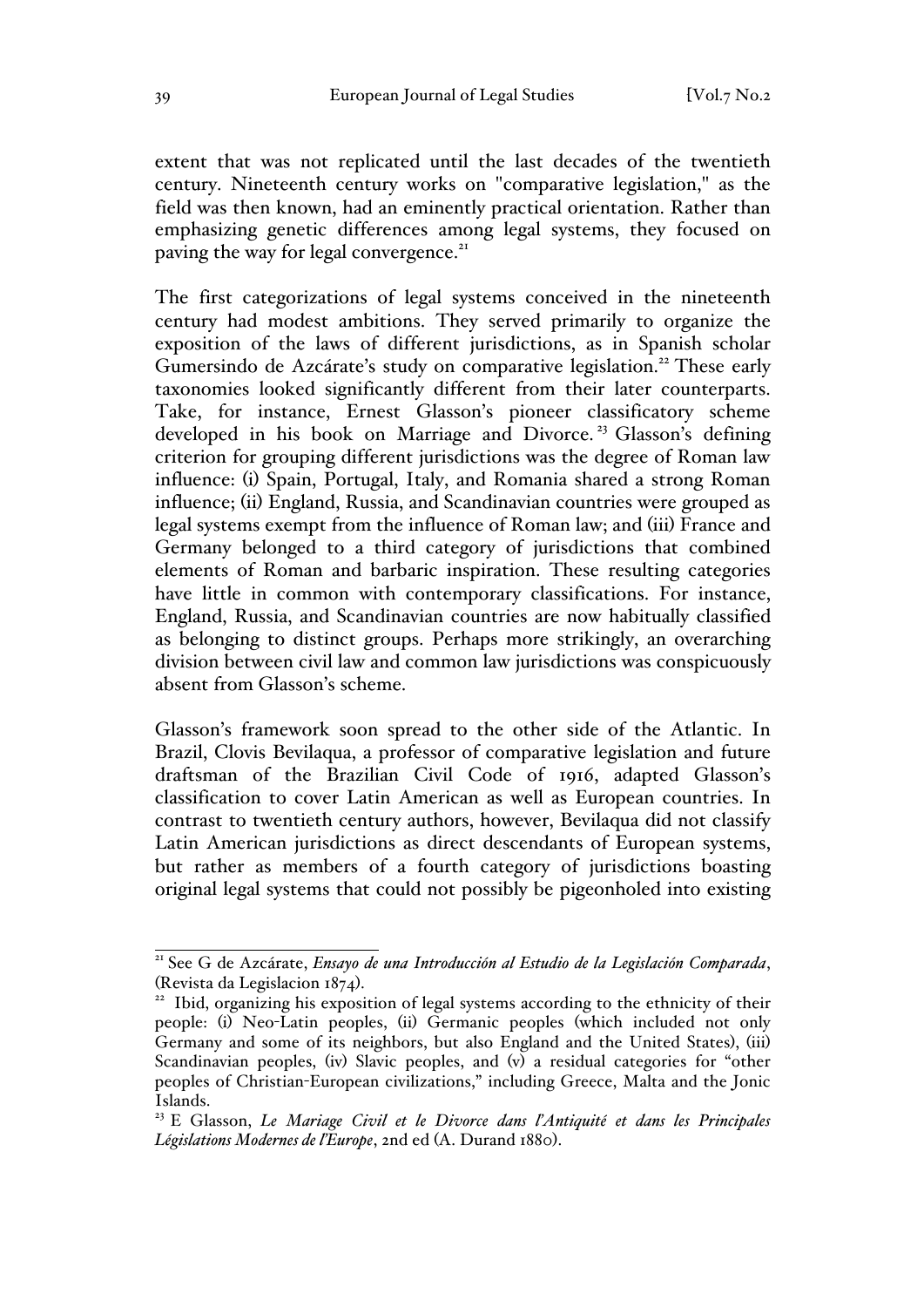## European groupings.<sup>24</sup>

It was not until the International Congress on Comparative Law (*Congrès international de droit comparé*) held in Paris in 1900 that legal families came to assume a central role in the then emerging agenda of comparativists to make their field more scientific. Up until that point, comparative works typically provided short summaries of the laws of a large number of jurisdictions, often with the aim of instructing merchants about legal variation around the globe in a period marked by economic liberalism and growing international trade. The comparative law scholars present at the Congress revolted against this prevalent model of merely collecting and juxtaposing foreign laws as a futile exercise unworthy of academic attention.

In this context, comparativists came to view the classification of different jurisdictions into families – akin to the family taxonomies then popularized by linguistics and biology – as a more constructive model for the scientific aspirations of the discipline. Gabriel Tarde, a participant in the meeting, argued that "under this new viewpoint, the task of comparative law is less to indefinitely collect exhumed laws than to formulate a natural – that is, rational – classification of juridical types, branches and families of law."25 Moreover, legal family classifications held the promise of not only complementing, but also effectively replacing the need for effective knowledge of numerous legal systems. For Tarde, the right taxonomy would encompass all legal systems "known or to be known."

In his contribution to the Congress, Adhémar Esmein likewise emphasized the need to "classify the legislations (or customs) of different peoples, by reducing them to a small number of families or groups, of which each represents an original system; creating awareness about the historical formation, the general structure, and the distinctive traits of each of these systems seems to be a first, general, and essential part of the scientific comparative law education."<sup>26</sup> Esmein's suggested categorization divided Western legal systems into groups of Latin, Germanic, Anglo-Saxon, and Slavic laws.

<sup>24</sup> C Bevilaqua, *Resumo das Licções de Legislação Comparada sobre o Direito Privado*, 2nd ed (Magalhães 1897).<br><sup>25</sup> G Tarde, 'Le Droit Comparé et la Sociologie', in *Congrès international de droit* 

*comparé tenu à Paris du 31 juillet au 4 août 1900*, *Procès-Verbaux des Séances et Documents*, Librairie générale de droit de jurisprudence (1905) pp 439-40.

<sup>26</sup> A Esmein, 'Le Droit Comparé et l'Enseignement du Droit', in *Congrès international de droit comparé tenu à Paris du 31 juillet au 4 août 1900, Procès-Verbaux des Séances et Documents*, Librairie générale de droit de jurisprudence, (1905), pp 445-51.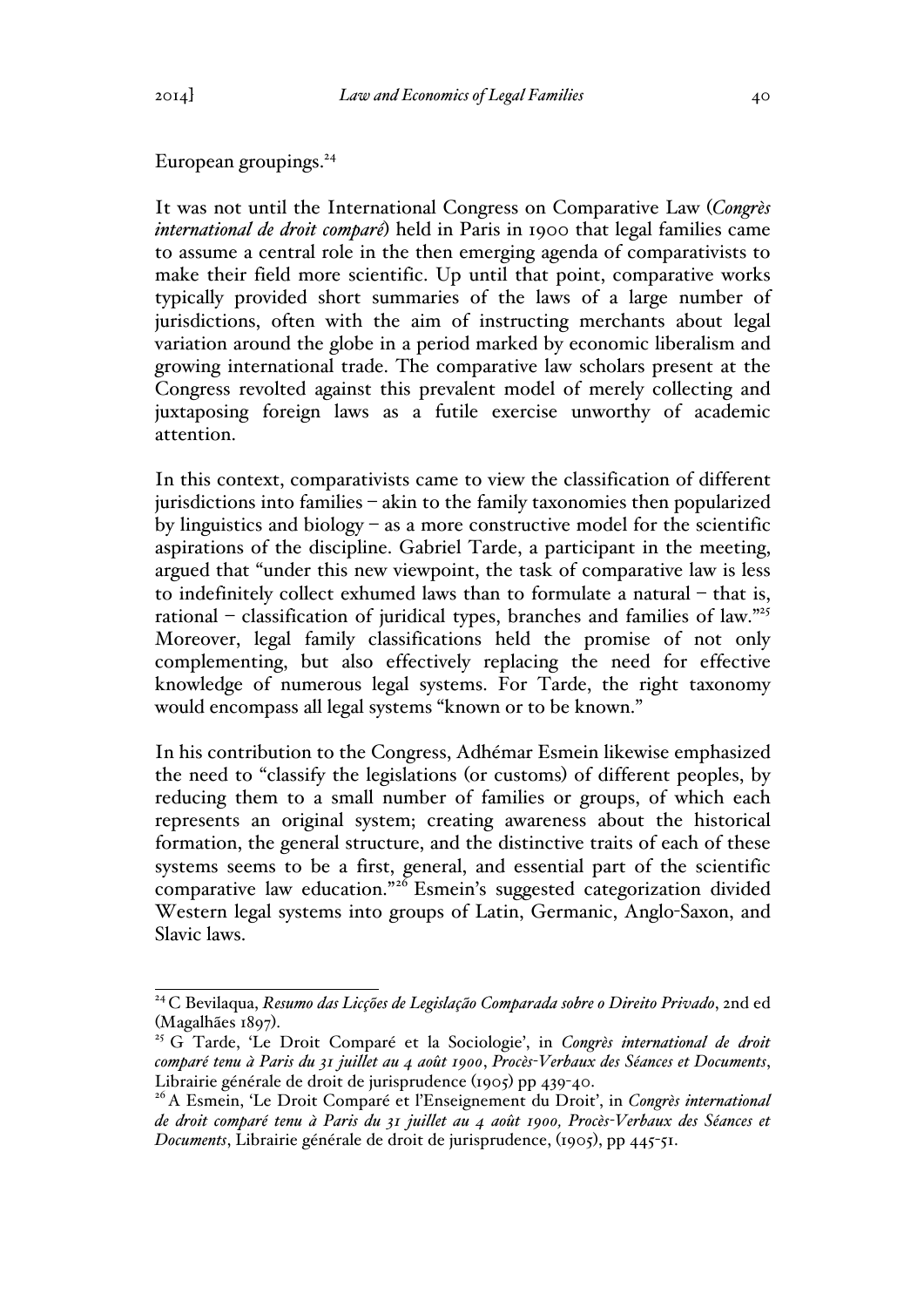Nevertheless, despite the growing intellectual force of the legal families' project, Esmein's proposed scheme soon fell into oblivion, as the relevant criteria to guide such taxonomies remained highly contested. In 1913 Georges Sauser-Hall advanced a different classification that grouped legal systems according to the race of the peoples concerned. Ten years later, Henri Levy-Ullman also refuted Esmein's approach as "terribly obsolete" and proposed a new categorization based on "scientifically determined affinities" among legal systems.<sup>27</sup> Levy-Ullman's approach was to group jurisdictions according to their dominant "sources of law": (i) legal systems of continental Europe, which rely on written sources of law; (ii) legal systems of English-language countries, which adopt the common law; and (iii) legal systems of Islamic countries.

Meanwhile, Latin American scholars continued to rely on modified versions of Glasson's classificatory scheme, which regarded their jurisdictions as members of a family that was distinct from that of their European colonizers. <sup>28</sup> Brazilian jurist Candido Luiz Maria de Oliveira included Latin American countries in a category of its own. For Argentinean author Enrique Martinez Paz, the countries in the region, combined with Switzerland and Russia, formed a separate group of Roman-Canon-Democratic legal systems. In their comprehensive comparative law treatise of 1950, Pierre Arminjon, Boris Nolde, and Martin Wolff divided the globe into "parent systems" and "derived systems," which together comprised seven different legal families of French, German, Scandinavian, English, Russian, Islamic, and Hindu jurisdictions.<sup>29</sup>

Yet, the final ascendancy of legal families as one of the main theoretical achievements of comparative law came in the 1960s as a result of the work of René David, as well as of Konrad Zweigert and Hein Kötz. Retreating from his earlier view that the distinction between common law and civil law systems was of only modest importance,<sup>30</sup> the French author's celebrated opus '*Les grands systèmes de droit contemporain*' divided the globe

<sup>&</sup>lt;sup>27</sup> H Levy-Ullman, 'Observation Générales sur les Communications Relatives au Droit Privé dans les Pays Etrangers', in *Les Transformations du Droit dans les Principaux Pays depuis Cinquante Ans (1869-1919) (Livre du cinquantenaire de la Société de Législation Comparée)*, Librairie Générales de droit et de Jurisprudence (1923), pp 81-108.

<sup>&</sup>lt;sup>28</sup> C Luiz Maria de Oliveira, *Curso de Legislação Comparada* (J. Ribeiro dos Santos 1903); E Martinez Paz, *Introducción al Estudio del Derecho Civil Comparado* (Imprenta de la Universidad 1934). <sup>29</sup> P Arminjon, B Nolde and M Wolff *Traité de Droit Comparé* (Librairie Génerale de

Droit et de Jurisprudence 1950). <sup>30</sup> R David, *Traité Elémentaire de Droit Civil Comparé* (Librairie Générale de Droit et de

Jurisprudence 1950).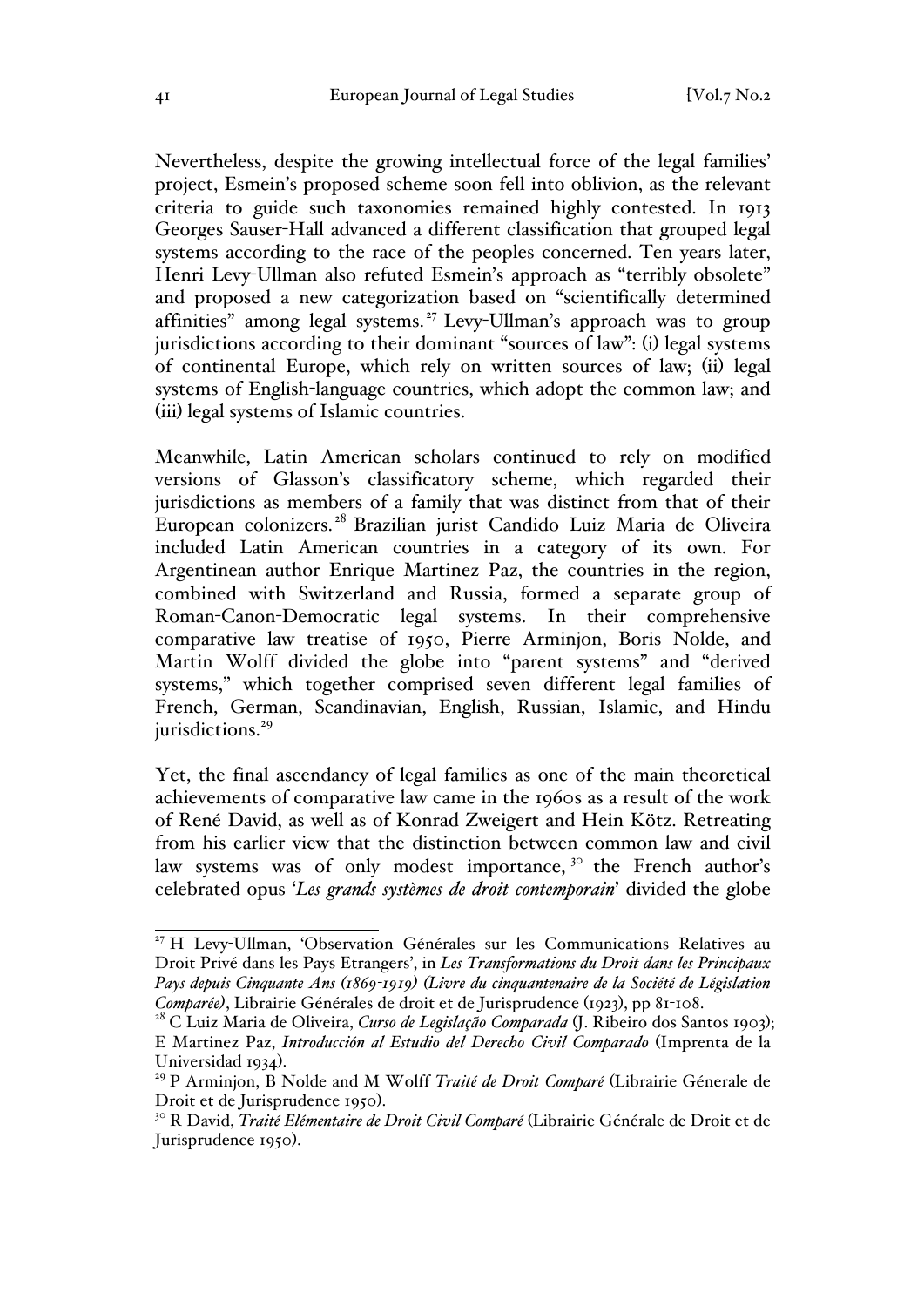into three main families of Romano-Germanic, Common Law, and Socialist legal systems. This partition was based not only on the principal legal concepts and techniques employed in different jurisdictions, but also on their dominant worldview and ideology.<sup>31</sup> In doing so, however, David was acutely aware that categorizations were inherently arbitrary, serving merely "didactic ends" rather than as depictions of a "biological reality."<sup>32</sup>

In 1969, Zweigert and Kötz proposed another equally well-known classificatory scheme. <sup>33</sup> Exemplifying the national bias of comparativists when devising such taxonomies,<sup>34</sup> the German authors subdivided the civil law family into three separate strands – the French, the German, and the Scandinavian civil law systems – thus elevating their country of origin as a parent of a family of its own. The three civil law families, together with the common law, far-Eastern law, Islamic law, and Hindu law families, defined the main "styles" of legal systems around the globe. The scheme advanced by Zweigert and Kötz was widely popular and subsequently came to serve as the basis for the large empirical literature seeking to ascertain the economic consequences of legal institutions. This categorization was, however, of relatively minor importance in their treatise, whose primary purpose was to redefine the study of comparative law in functional terms – an intellectual ambition that was different from the legal families project.<sup>35</sup>

The works of David and Zweigert and Kötz came to form the mainstream of legal family classifications, and, for some, should have put an end to the need for further taxonomies.36 However, studies seeking to supersede or refine existing legal family categorizations continued to emerge,<sup>37</sup> as did

<sup>31</sup> R David, *Les Grands Systèmes de Droit Contemporain* (Dalloz 1962). <sup>32</sup> Ibid.

<sup>33</sup> K Zweigert and H Kötz, *Einführung in die Rechtsvergleichung auf dem Gebiete des Privatrechts* (Mohr Siebeck 1969). <sup>34</sup> <sup>Y</sup>-M Laithier, *Droit Comparé* (Dalloz 2009). <sup>35</sup> D Kennedy, 'The Methods and Politics of Comparative Law, The Methods and

Politics of Comparative Law', in P Legrand and R Mundary (eds), *Comparative Legal Studies: Traditions and Transitions* (CUP 2003), pp. 345-433: "'[l]egal families' and 'functions' mark poles of the functional-technical spectrum for comparative law in the nineteen fifties".

 $36$  J Langbein, The Influence of Comparative Procedure in the United States' (1995) 43 American Journal of Comparative Law 545-554, arguing, with respect to legal family classifications, that "once René David has written, once you have Zweigert and Kötz on the shelf, there seems to be less reason to keep doing it".

<sup>&</sup>lt;sup>37</sup> U Mattei, 'Three Patterns of Law: Taxonomy and Change in the World's Legal Systems' (1997) 45 American Journal of Comparative Law 5-44, p 9, advocating a new categorization of jurisdictions as subject to the rule of professional law, the rule of political law, or the rule of traditional law; V Palmer 'Introduction to the Mixed Jurisdictions', in V V Palmer (ed), *Mixed Jurisdictions Worldwide: The Third Legal*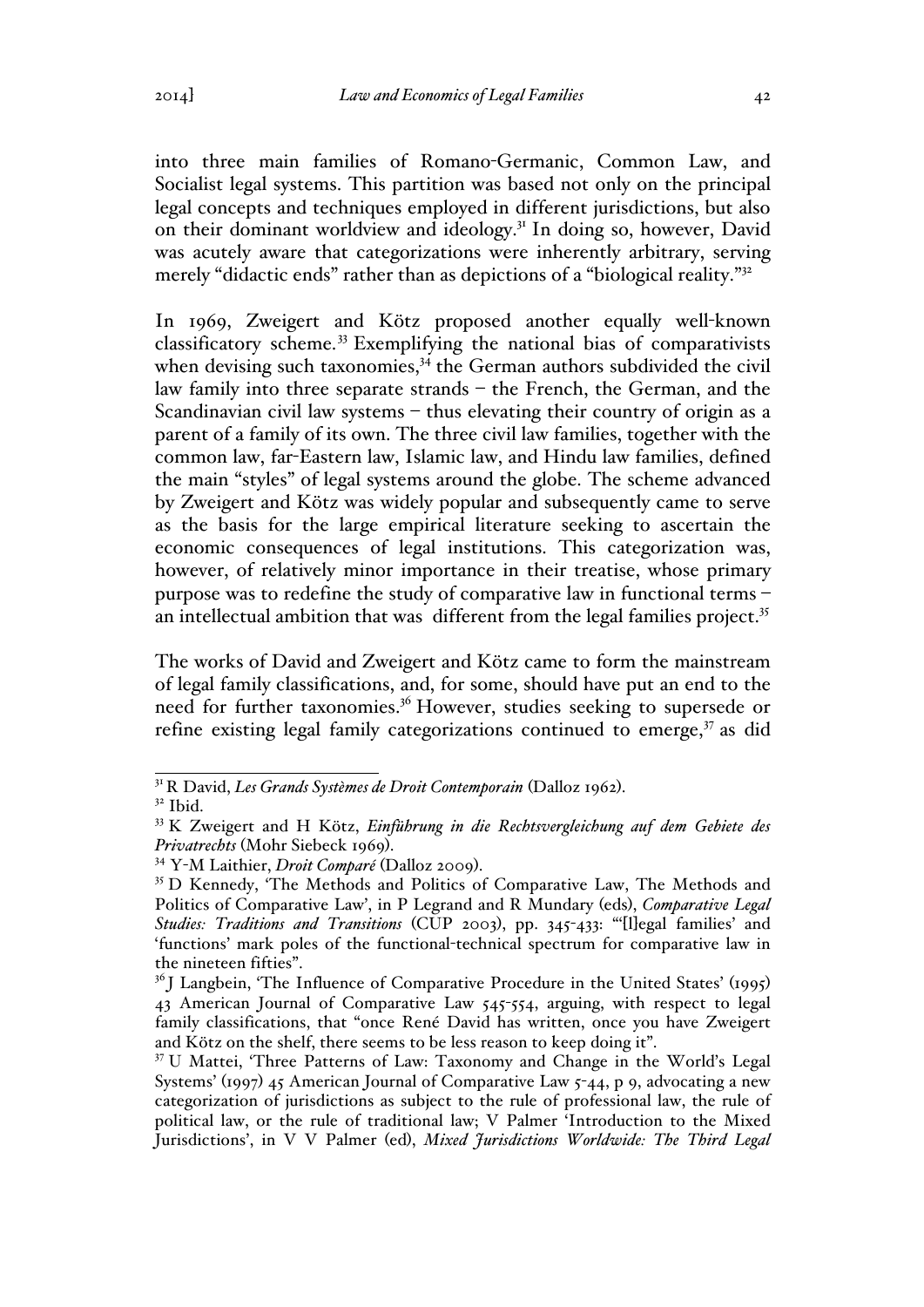some of the most sophisticated works on the peculiarities of different legal traditions, such as John Merryman's study on the civil law<sup>38</sup> and Mirjan Damaska's seminal work on the distinct systems of legal procedure in continental and Anglo-American jurisdictions.<sup>39</sup>

Yet, since the end of the twentieth century, a number of prominent scholars, no doubt inspired by the world's increasing globalization and rapid legal convergence, began to challenge the continued utility of legal family classifications for comparative law. James Gordley has described the distinction between common and civil law as "obsolete."40 Hein Kötz, coauthor of one of the most influential of such taxonomies, has questioned whether the time has come to bid farewell to legal family classifications.<sup>41</sup> All in all, a significant strand of the comparative law literature has come to believe that legal family distinctions are largely outmoded.<sup>42</sup> This literature shows that legal families are problematic, variant and subject to many different classifications in comparative law. We suggest that it explains why comparativists are conceptually skeptical of the legal origins theory.

### III. THE CRITIQUES TO THE LEGAL ORIGINS THEORY

The legal origins theory has proved to be as controversial as it is influential. Despite its popularity, the criticisms both of its methodology and conclusions are numerous – in fact, too numerous to be addressed in full here. We will focus on only a few of the most conspicuous challenges to

 $\overline{a}$ *Family* (CUP 2001), pp. 3-6. (defending a view that mixed jurisdictions form a legal family of their own); D Whitman, 'Consumerism versus Producerism: A Study in Comparative Law' (2007) 117 Yale Law Journal 340-406, arguing that the distinction of consumerism and producerism as categories are "more revealing" than legal families in analyzing modern legal systems.

<sup>38</sup> J Merryman, *The Civil Law Tradition: An Introduction to the Legal Systems of Western Europe and Latin America* (Stanford University Press 1969).<br><sup>39</sup> M Damaska, *The Faces of Justice and State Authority: A Comparative Approach to the* 

*Legal Process* (Yale University Press 1986).<br><sup>40</sup> J Gordley, 'Common Law und Civil Law: eine überholte Unterscheidung' (2003) 3

Zeitschrift für europäisches Privaterecht 498-518.

<sup>41</sup> H Kötz, 'Abschied von der Rechtskreislehre?' (2008) 3 Zeitschrift für europasches Privatrecht 6493-505.

<sup>42</sup> See, eg, B Fauvarque-Cosson and A-J Kerhuel 'Is Law an Economic Contest? French Reactions to the Doing Business World Bank Reports and Economic Analysis of Law' (2009) 57 American Journal of Comparative Law 811-32, p 829: "the legal origins thesis bases its analysis on a classification of legal systems divided into legal families which is now by and large outdated"; H Spamann, 'Contemporary Legal Transplants: Legal Families and the Diffusion of (Corporate) Law'(2009) 6 Brigham Young University Law Review 1813-877, p 1815, describing the growing consensus among sophisticated comparativists that there are "there are few if any relevant differences between common and civil law today".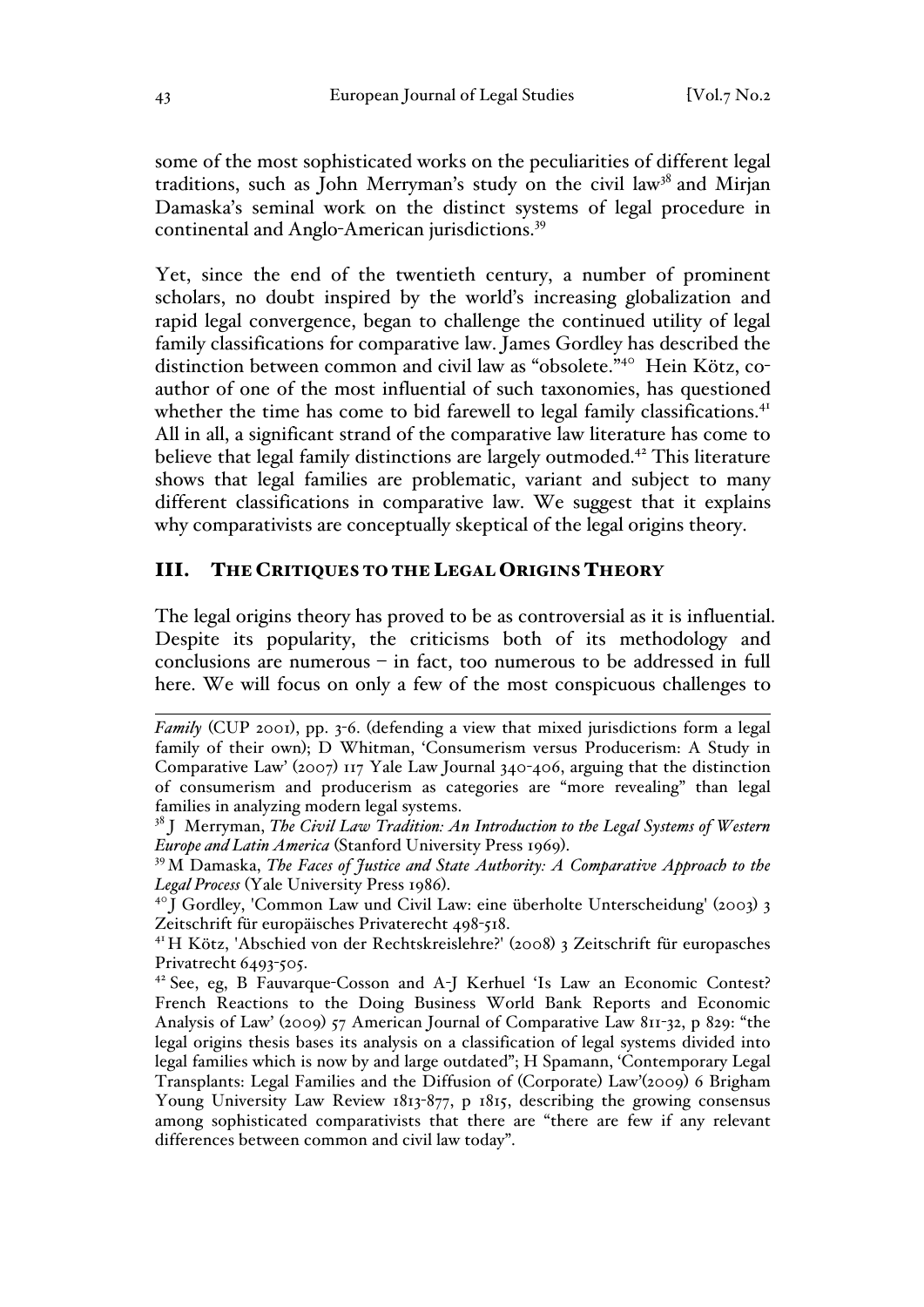this line of inquiry. First, there is a growing literature, produced mostly by French scholars, that simply rejects efficiency as a relevant metric to compare different legal systems. Although specifically directed to the legal origins theory, the criticism here is broader in nature; it applies to the entire field of law and economics and to any kind of economic-oriented argument. <sup>43</sup> Researchers affiliated with this approach will invariably conclude that efficiency or other economic measures are inadequate in describing and evaluating legal regimes.<sup>44</sup>

Second, other authors have attacked the legal origins literature as a defective exercise in comparative law due to the irrelevance or fluidity of legal family categories as well as the inherent difficulties in measuring legal institutions.45 Legal family categories were without exception designed by lawyers and for lawyers. The defining criteria of such classifications – such as the "sources of law" – are of interest to legal scholars and lawyers, but hardly relevant for most questions that are the object of social science research.<sup>46</sup> In fact, these categorizations had didactic purposes, and did not seek to accurately describe the laws of affiliate legal systems. Zweigert and Kötz go so far as to urge comparatists to "ignore the affiliate [legal system] and concentrate on the parent system."<sup>47</sup> Relatedly, comparative law scholars have always regarded the defining criteria for legal family

<sup>43</sup> For an English overview, see C Ménard and B du Marais, 'Can We Rank Legal Systems According to their Economic Efficiency?'(2008) 26 Washington University Journal of Law and Policy 55-80. Other critiques in the same venue include R Aguilera and C Williams, 'Law and Finance: Inaccurate, Incomplete, and Important'(2009) 9 Brigham Young University Law Review 1413-434, proposing economic sociology as a better methodology; and P Legrand 'Econocentrism' (2009) 59(2) University of Toronto Law Journal 215-22. See response by G Hadfield, 'The Strategy of Methodology: The Virtues of Being Reductionist for Comparative Law' (2009) 59(2) University of Toronto Law Journal 223-235.

<sup>44</sup> For a different perspective, see H P Glenn, 'Are Legal Traditions Incommensurable?' (2001) 49(1) American Journal of Comparative Law 133-45; M Siems, 'Numerical Comparative Law - Do We Need Statistical Evidence in Order to Reduce Complexity?' (2005) 13 Cardozo Journal of International and Comparative Law 521-40; and H Spamann, 'Large-Sample, Quantitative Research Designs for Comparative Law? ' (2009) 57(4) American Journal of Comparative Law 797-810. See also M Siems, 'Legal Originality' (2008) 28(1) Oxford Journal of Legal Studies 147-64.

<sup>45</sup> See, among others, A B Engelbrekt (2010) 'Toward an Institutional Approach to Comparative Economic Law?', in A B Engelbrekt and J Nergelius (eds), *New Directions in Comparative Law* (Edward Elgar 2010), pp 213-51.

<sup>46</sup> D Whitman, 'Consumerism versus Producerism: A Study in Comparative Law' (2007) 117 Yale Law Journal 340-406.

<sup>47</sup> K Zweigert and H Kötz, *An Introduction to Comparative Law*, vol. 2 (Clarendon Press 1987), p 64 suggesting that scholars interested in the Romanistic tradition focus exclusively on France and Italy, as "[t]he legal systems of Spain and Portugal (…) do not often call for or justify very intensive investigation".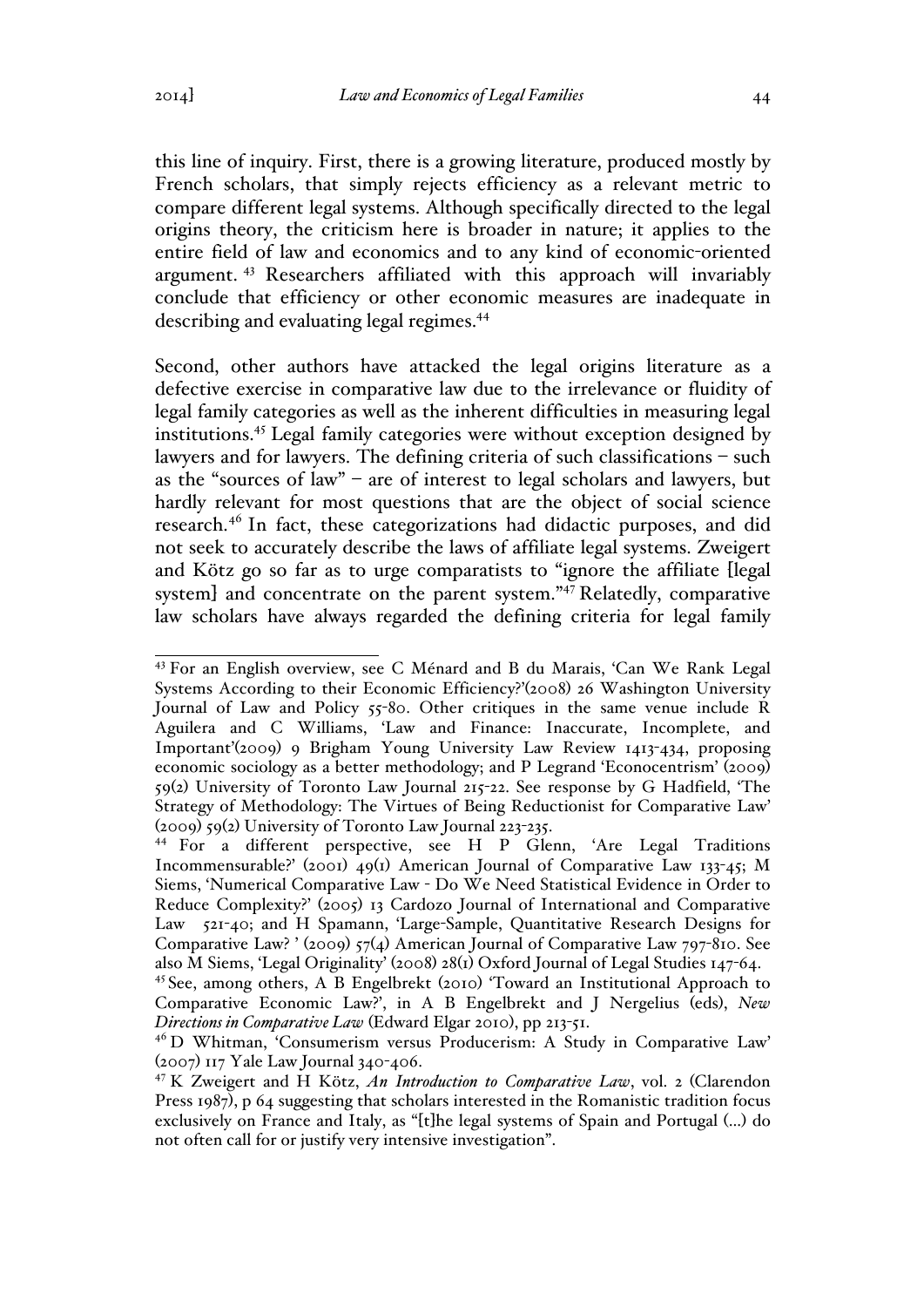categories, as well as the classification of individual countries under one group or another, as highly problematic, which arguably makes them unbefitting variables for e.g. statistical regressions or social science explanations more broadly.<sup>48</sup>

Third, the use of legal families by economists relies on the assumption that such groupings have deep historical (and exogenous) roots. It is revealing that what comparative lawyers call "legal families" economists have come to term "legal origins," an expression that highlights the purported historicity of these categories that is key to their proponents' purposes. Not only did the relevant classifications undergo significant change over time, but the comparativists who designed them explicitly recognized that their taxonomies were temporally grounded. David's famous work was translated into English as "Major Legal Systems in the World *Today*,"<sup>49</sup> while Zweigert and Kötz expressly warned that any taxonomy "depends on the period of which one is speaking," so that "the division of the world's legal systems into families, especially the attribution of a system to a particular family, is susceptible to alteration as a result of legislation or other events and can, therefore, be only temporary."50

Moreover, the view of law as a "politically neutral endowment" reflected on the legal origins literature has also come under attack.<sup>51</sup> Some of the most significant differences in corporate governance and capital market development across jurisdictions are arguably due to context-specific political developments in the twentieth century.<sup>52</sup> There is also evidence that at least some countries voluntarily picked and chose their rules of commercial law ever since the nineteenth century, thereby challenging the view that legal origins are necessarily exogenous.<sup>53</sup>

Fourth, the studies on the relationship between law and development carry

<sup>48</sup> See M Siems, 'Legal Origins: Reconciling Law & Finance and Comparative Law'  $(2007)$  52(1) McGill Law Journal 55-82.

<sup>49</sup> Emphasis added, R David and J Brierley, *Major Legal Systems in the World Today: An Introduction to Comparative Study of Law*, 3d ed (Stevens 1985).<br><sup>50</sup> K Zweigert and H Kötz, *An Introduction to Comparative Law*, vol. 2 (Clarendon

Press 1987), p 66.

<sup>51</sup> C Milhaupt and K Pistor, *Law and Capitalism: What Corporate Crises Reveal About Legal Systems and Economic Development around the World* (University of Chicago Press 2008).<br><sup>52</sup> See, eg, M Roe, 'Legal Origins, Politics and Modern Stock Markets'(2006) 120

Harvard Law Review 460-527; M Pargendler, 'State Ownership and Corporate Governance' (2012) 80 Fordham Law Review 2917-973.

<sup>53</sup> M Pargendler, 'Politics in the Origins: The Making of Corporate Law in Nineteenth-Century Brazil' (2012) 60(3) American Journal of Comparative Law 805- 850.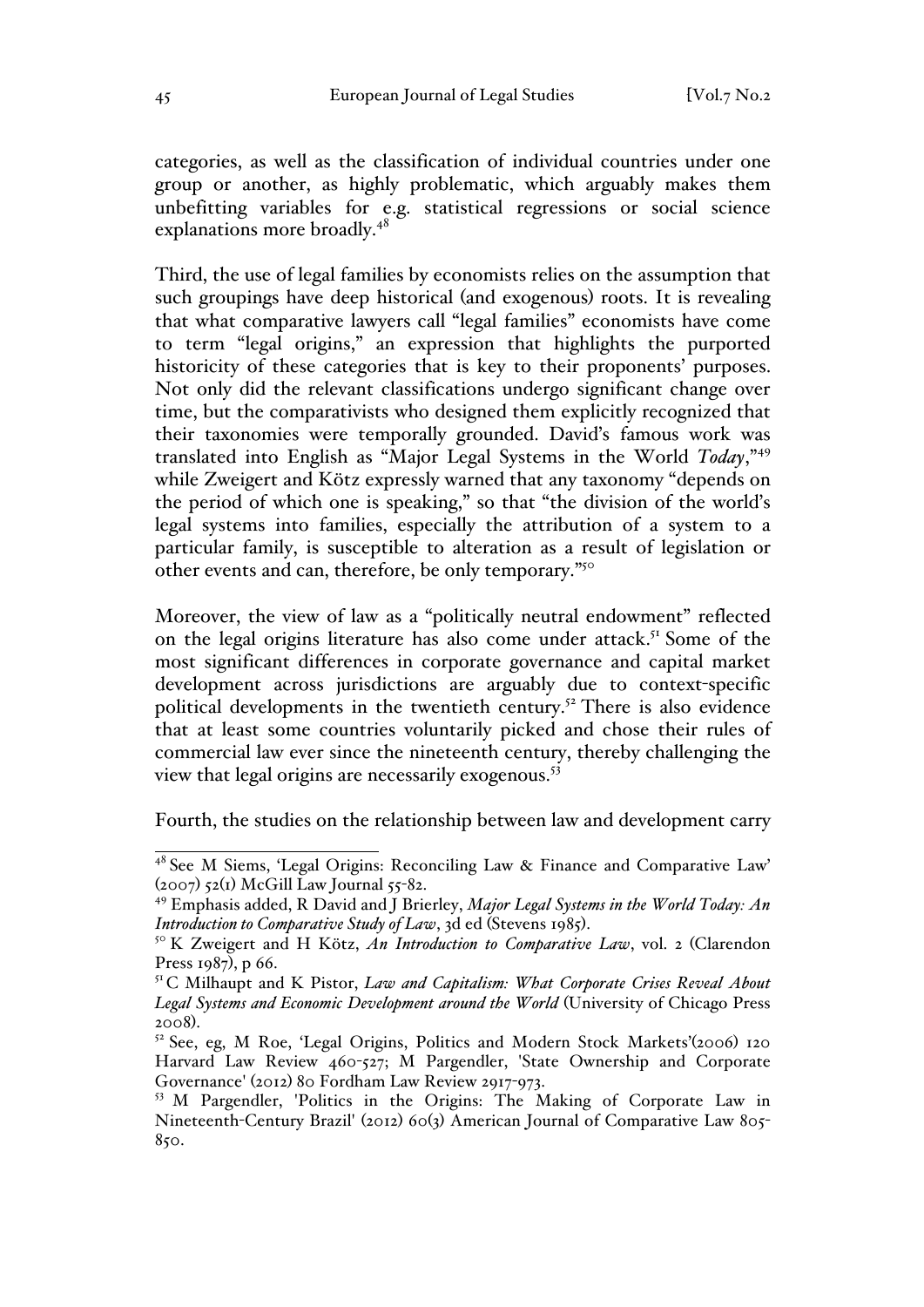an implicit assumption that law and legal institutions matter a great deal for economic outcomes. <sup>54</sup> Inevitably this is an empirical question. Not surprisingly, many authors have focused on the particular econometrics to criticize the legal origins literature.<sup>55</sup> A number of studies have provided countervailing empirical evidence to challenge the claim that common law is superior to civil law from an economic standpoint. These works identify the advantages of civil law over common law institutions,<sup>56</sup> show reversals in the patterns of financial development across legal traditions over time, $57$ or find that other variables are superior to legal origins in predicting economic outcomes.58

<sup>&</sup>lt;sup>54</sup> F Cross, 'Law and Economic Growth' (2002) 80(7) Texas Law Review 1737-775.

<sup>55</sup> See, among others, B Ahlering and S Deakin, 'Labor Regulation, Corporate Governance and Legal Origin: A Case of Institutional Complementarity'(2007)  $_{4}$ 1 Law and Society Review 865-903; J Armour, et al., "How do Legal Rules Evolve? Evidence from Cross-Country Comparison of Shareholder, Creditor and Worker Protection' (2009) 57 American Journal of Comparative Law 579-630; J Armour, S Deakin, P Sarkar, A Singh and M M Siems, 'Shareholder Protection and Stock Market Development: An Empirical Test of the Legal Origins Hypothesis'(2009) 6(2) Journal of Empirical Legal Studies 343-80; J Armour, S Deakin, V Mollica, and M M Siems 'Law and Financial Development: What We are Learning from Time-Series Evidence'(2009) Brigham Young University Law Review 1435-500; H Spamann, 'The "Antidirector Rights Index" Revisited' (2009) 23 Review of Financial Studies 467-86; see H Spamann, 'Large-Sample, Quantitative Research Designs for Comparative Law?' (2009) 7(4) American Journal of Comparative Law 5797-810; H Spamann, (2010) 'Legal Origins, Civil Procedure, and the Quality of Contract Enforcement'(2010) 166(1) Journal of Institutional and Theoretical Economics 171-77; M Siems and S Deakin, 'Comparative Law and Finance: Past, Present, and Future Research' (2010) 166(1) Journal of Institutional and Theoretical Economics 120-40; E Helland and J Klick, 'Legal Origins and Empirical Credibility', in M Faure and J Smits (eds), *Does Law Matter? On Law and Economic Growth* (Intersentia 2011), pp 99-113; and D Klerman P Mahoney, H Spamann, and M Weinstein, 'Legal Origin or Colonial History?'(2011) 3(2) Journal of Legal Analysis 379-409.

<sup>&</sup>lt;sup>56</sup> See, eg, N Lamoreaux and J-L Rosenthal (2005) 'Legal Regime and Contractual Flexibility: A Comparison of Business's Organizational Choices in France and the United States during the Era of Industrialization'(2005) 7(1) American Law and Economics Review 28-61; T Guinanne R Harris, N Lamoreaux, J-L Rosenthal, 'Putting the Corporation in its Place' (2007) 8(3) Enterprise and Society 687-729.

<sup>57</sup> R Rajan and L Zingales,'The Great Reversals: The Politics of Financial Development in the Twentieth Century' (2003) 69 Journal of Financial Economics 5- 50; A Musacchio, 'Law and Finance c. 1900'(2010) NBER working paper, available at http://papers.ssrn.com/sol3/papers.cfm?abstract\_id=1648016.<br><sup>58</sup> See, eg, D Acemoglu, D Cantoni, S Johnson, and J A Robinson, 'The Consequences

of Radical Reform: The French Revolution'(2011) 101(7) American Economic Review 3286-3307; D Berkowitz, K Pistor and J-F Richard, 'Economic Development, Legality, and the Transplant Effect' (2003)  $47<sub>1</sub>$  European Economic Review 165-95; A Licht, C Goldschmidt and S H Schwartz ,'Culture, Law, and Corporate Governance' (2005) 25 International Review of Law and Economics 229-55; M Roe, 'Legal Origins, Politics and Modern Stock Markets'(2006) 120 Harvard Law Review 460-527; D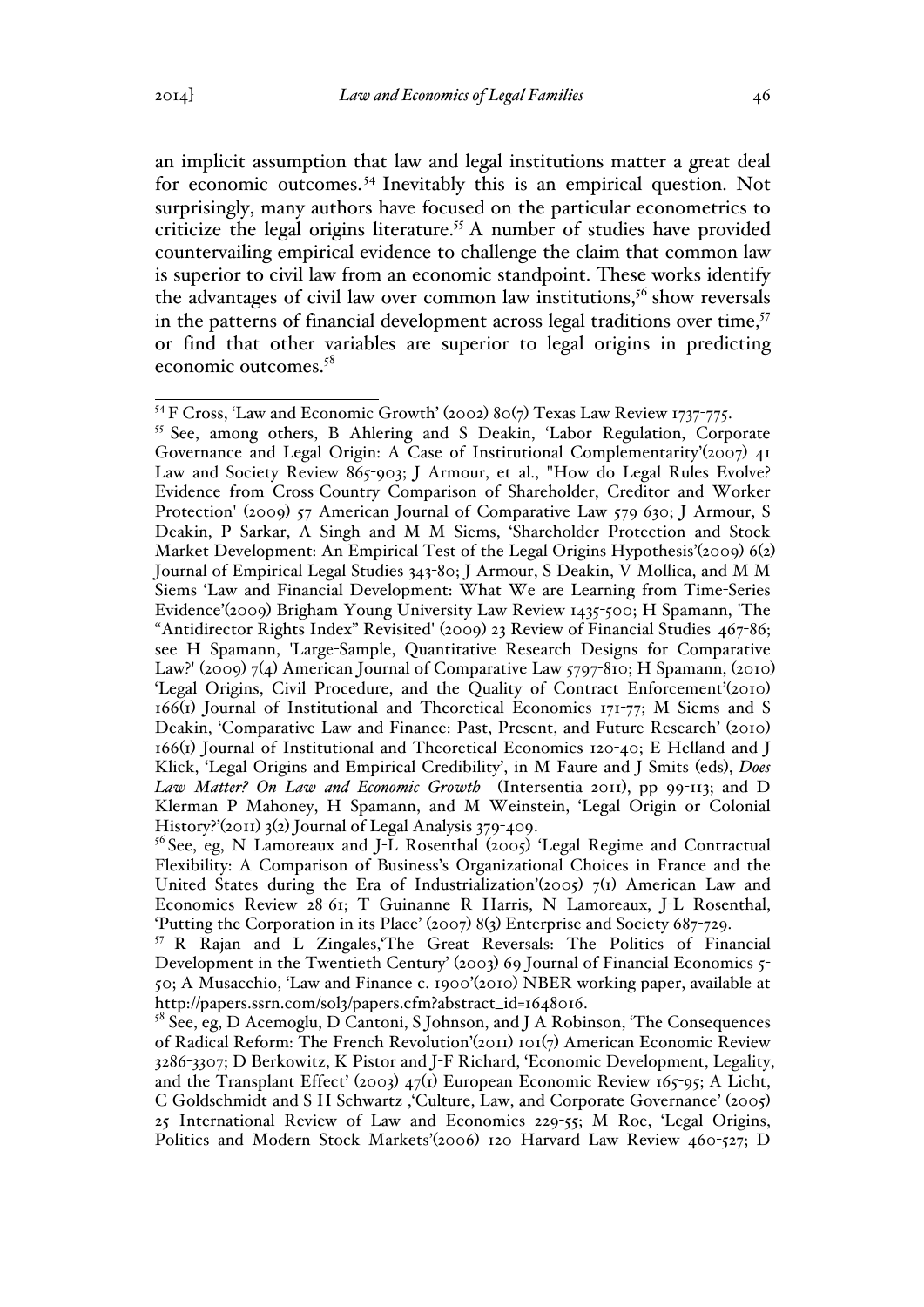Last but not least, even if one was to accept the conclusions of econometric studies showing the purported advantages of common law institutions, the inquiry would remain incomplete without identifying the mechanisms and channels that account for the superiority of the common law system – an issue to which we now turn.

### IV. THE LAW AND ECONOMICS OF LEGAL FAMILIES<sup>59</sup>

The legal origins literature suggests that legal systems stemming from the English common law have institutions that are more conducive to economic development than those of civil law jurisdictions (in particular, those of French origin).<sup>60</sup> The mechanism for the economic superiority of the common law versus French civil law is however intrinsically convoluted and debatable.<sup>61</sup> In searching for a sound theoretical background, some economists have related to two standard discussions within law and economics, namely the efficiency hypothesis of the common law and the inferiority of legislation.

The so-called efficiency of the common law has generated discussion among legal economists quite early in the law and economics literature. $62$ According to Richard Posner's early work, there is an implicit economic logic to the common law. In his view, the doctrines of the common law provide a coherent and consistent system of incentives which induce efficient behavior, not merely in markets, but in all social contexts (the so-

 $\overline{a}$ Klerman P Mahoney, H Spamann, and M Weinstein, 'Legal Origin or Colonial History?' (2011) 3(2) Journal of Legal Analysis 379-409.

<sup>&</sup>lt;sup>59</sup> This section develops economic arguments suggested by N Garoupa and C Gómez Ligüerre, 'The Syndrome of the Efficiency of the Common Law' (2011) 29 Boston University International Law Journal 287-355; N Garoupa and C Gómez Ligüerre, 'The Evolution of the Common Law and Efficiency' (2012) 40 (2) Georgia Journal of International and Comparative Law 307-340; N Garoupa and C Gómez Ligüerre, 'The Efficiency of the Common Law: The Puzzle of Mixed Legal Families' (2012) 29(4) Wisconsin International Law Journal 671-693; and also M. Pargendler 'The Rise and Decline of Legal Families' (2012) 60(4) American Journal of Comparative Law 1043-1074.

<sup>60</sup> See the extensive discussion by K Dam, *The Law-Growth Nexus: the Rule of Law and Economic Development* (Brookings Institution 2006); also, M Roe and J I Siegel, 'Finance and Politics: A Review Essay Based on Kenneth Dam's Analysis of Legal Traditions in the Law-Growth Nexus' (2009) 47(3) Journal of Economic Literature 781-800.

 $61$  For an attempt to identify the channels for the relationship between legal origin and financial development, see T Beck, A Demirgüç-Kunt and R Levine, 'Law and Finance: Why Does Legal Origin Matter?'(2003) 31(4) Journal of Comparative Economics 653-75.

<sup>&</sup>lt;sup>62</sup> R Posner, *Economic Analysis of Law*, 8th edn (Aspen 2011).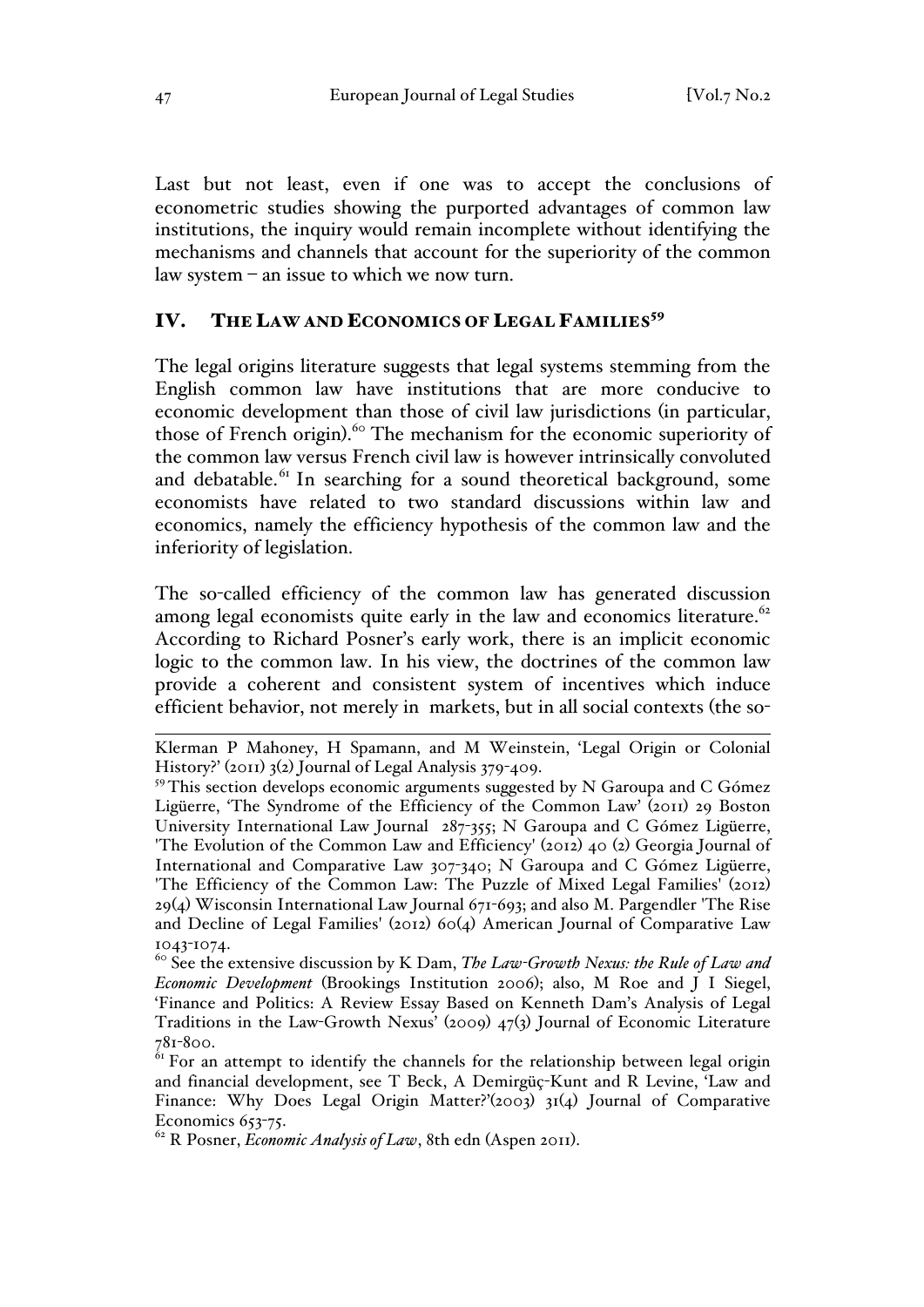called implicit markets). For example, as Posner claims, the common law reduces transaction costs to favor market transactions when that is appropriate. Quite naturally, Posner recognized that not all doctrines in common law are economically justifiable or even easy to understand from an efficiency perspective.<sup>63</sup>

Posner's hypothesis of the efficiency of the common law begged for a more detailed explanation from the start. In particular, it lacked a more explicit mechanism for why the common law should be efficient. A remarkable literature emerged in order to find such mechanism. Law and economics scholars proposed different explanations, which are based essentially on evolutionary models that identify the forces that have shaped the common law to generate efficient rules.<sup>64</sup>

One explanation for the efficiency of the common law is that judges themselves have a preference for efficiency.<sup>65</sup> Another possible justification is that efficiency is promoted by the prevalence of precedent (more efficient rules are more likely to survive through a mechanism of precedent).<sup>66</sup> A further argument relies on the incentives to bring cases and the role of court litigation (since inefficient rules are not welfare maximizing).<sup>67</sup> Nevertheless, the precise nature of the mechanism that justifies the efficiency hypothesis is problematic, even taking these early explanations into account (these explanations were produced almost immediately after the publication of Richard Posner's thesis). 68

The search for a more convincing setup for the efficiency of the common law hypothesis has sparked important academic work. This literature essentially looks at how litigation improves the law, or some specific legal doctrines, taking into consideration that only a self-selected number of cases is actually litigated (that is, not all conflicts get to be solved by courts;

 $\frac{63}{63}$  Ibid.<br><sup>64</sup> Evolutionary theory models is the denomination used by P Rubin, 'Micro and Macro Legal Efficiency: Supply and Demand' (2005) 13 Supreme Court Economic Review 19-34.

 $^{65}$  R Posner, 'Utilitarianism, Economics, and Legal Theory' (1979) 8 Journal of Legal Studies 103-40.

<sup>&</sup>lt;sup>66</sup> P Rubin, 'Why is the Common Law Efficient?' (1977) 6(1) Journal of Legal Studies 51-63.

 $^{67}$ G Priest, 'The Common Law Process and the Selection of Efficient Rules' (1977) 6(1) Journal of Legal Studies 65-82.

 $68$  See N Gennaioli and A Shleifer, 'The Evolution of Common Law' (2007) 115(1) Journal of Political Economy 43-68; N Gennaioli and A Shleifer, 'Overruling and the Instability of Law' (2007) 35(2) Journal of Comparative Economics 309-28; and T J Miceli, 'Legal Change: Selective Litigation, Judicial Bias, and Precedent' (2009) 38(1) Journal of Legal Studies 157-76.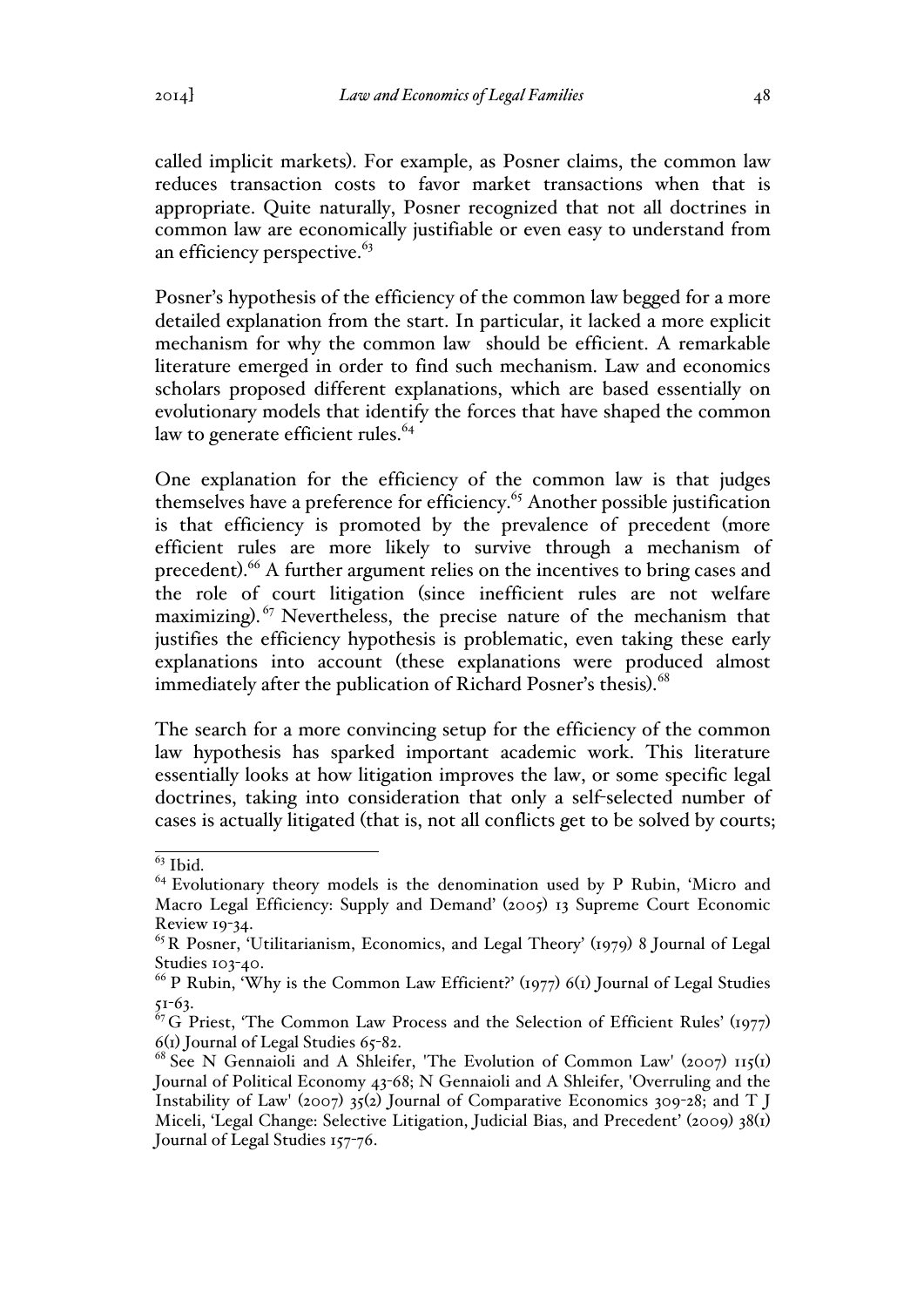common law evolution depends on which conflicts are addressed by courts while legal stagnation is expected for those areas that are not addressed by courts). <sup>69</sup> In particular, the efficiency of the common law is unequivocally related to the observation that litigation follows private interests. Presumably, bad rules are challenged more often than good rules, so naturally court intervention will improve the overall quality of the law. However, this line of reasoning is not without problematic shortcomings. It could be that the subset of cases that are actually litigated is not representative enough to trigger the necessary improvements, hence biasing evolution of legal rules against efficiency.<sup>70</sup> Furthermore, the emergence of efficiency in common law depends on a number of factors in the evolutionary mechanism, namely initial conditions, path dependence and random shocks.<sup>71</sup>

The literature on the efficiency of the common law that followed Posner's hypothesis is not comparative in nature, but effectively looks at judgemade law. The Posnerian hypothesis does not set a common law system in a better position than a civil law system in the evolution towards efficient rules. It does not provide a convincing framework to argue that judicial precedent is a superior way to promote an efficient solution than a statutory rule precisely because the focus is on judge-made law. Under the common law reasoning, bad decisions are overruled, in the same way that under civil law, bad statutes can be effectively corrected by the judiciary.<sup>72</sup> There is no (theoretical or empirical) basis to assert that courts and juries are in a better position in common law than in civil law jurisdictions to

<sup>69</sup> See J Goodman, 'An Economic Theory of the Evolution of the Common Law' (1978) 7(2) Journal of Legal Studies 393-406; R Cooter and L Kornhauser, 'Can Litigation Improve the Law without the Help of Judges' (1980) 9(1) Journal of Legal Studies 139-63; P Terrebonne, 'A Strictly Evolutionary Model of Common Law' (1981) 10(2) Journal of Legal Studies 397-407; P Rubin, *Business Firms and the Common Law: The Evolution of Efficient Rules*, (Praeger 1983); G von Wagenheim, 'The Evolution of Judge-made law'(1993) 13(4) International Review of Law and Economics 381-411; V Fon and F Parisi, 'Litigation and the Evolution of Legal Remedies: A Dynamic Model'(2003) 116(3-4) Public Choice 419-33; B Depoorter, V Fon and F Parisi, 'Litigation, Judicial Path-dependence, and Legal Change' (2005) 20(1) European Journal of Law and Economics 43-56; V Fon and F Parisi, 'Judicial Precedents in Civil Law Systems: A Dynamic Analysis' (2006) 26(4) International Review of Law and Economics  $519-35$ ; F Parisi and V Fon, *The Economics of Law making* (OUP 2009).

<sup>&</sup>lt;sup>7°</sup>G Hadfield, 'Biases in the Evolution of Legal Rules' (1992) 80 Georgetown Law Journal 583-616.

 $71$  M Roe, 'Chaos and Evolution in Law and Economics'(1996) 109 Harvard Law Review 641-671. In fact, more recently, A Shleifer, *The Failure of Judges and the Rise of Regulators* (MIT Press 2012) defends the rise of regulators in common law jurisdictions largely reflects the failure of judges in providing efficient social control. <sup>72</sup> See, for example, V Fon and F Parisi, 'Judicial Precedents in Civil Law Systems: A Dynamic Analysis' (2006) 26(4) International Review of Law and Economics 519-35.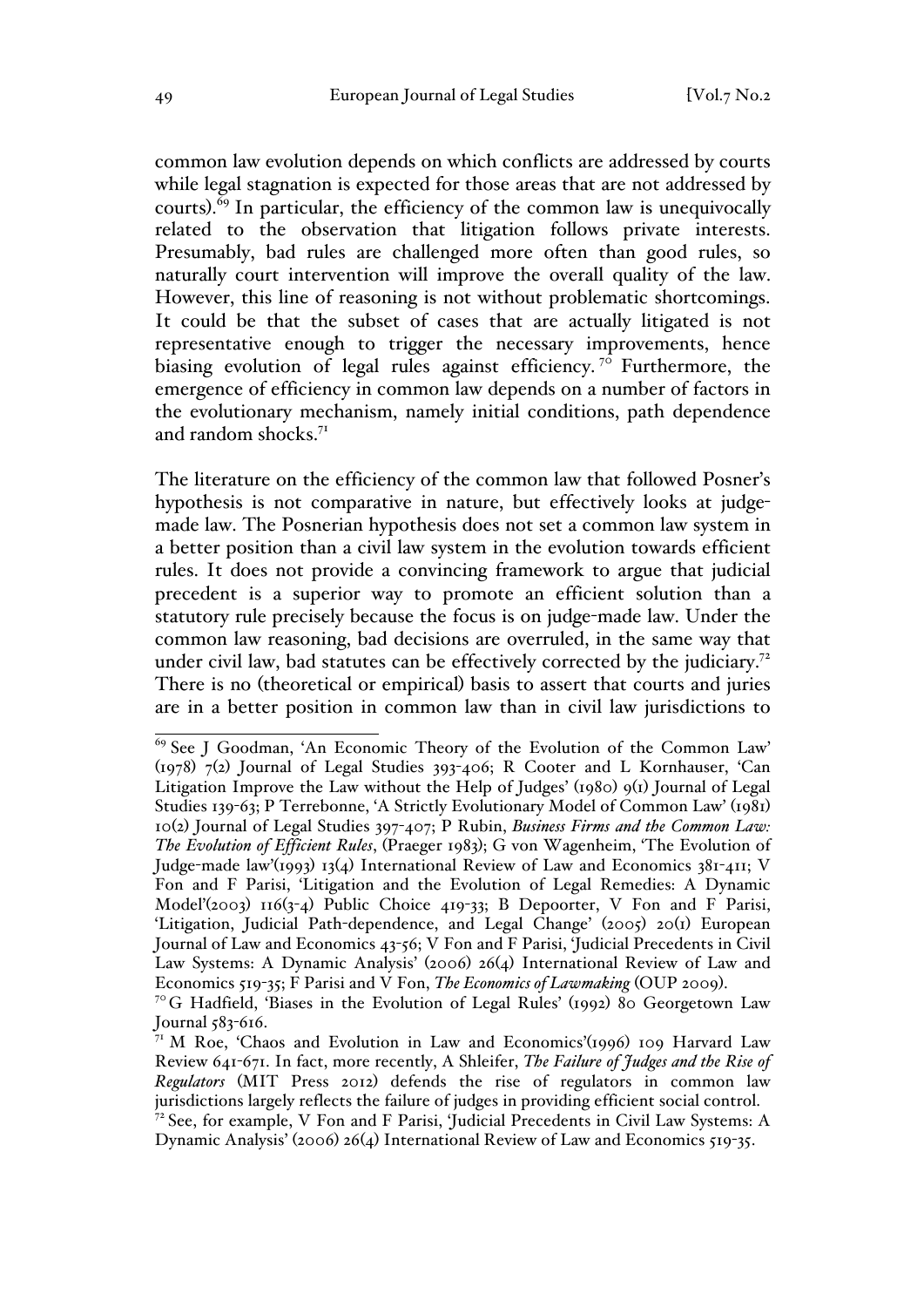calculate the consequences of their decisions more appropriately than the government. Moreover, that judge-made law can be better understood as a set of rules designed to maximize economic efficiency, as Judge Posner proposed, is not an exclusive feature of common law jurisdictions.

If the Posnerian hypothesis is true, at least in the long run, rules that do not promote efficient results should be repealed in any legal system (in the short run, transaction costs might explain why inefficient laws survive). Therefore, the central question is not whether one legal family or the other promotes an economic efficiency solution, but which of these two main legal families reaches the adequate result (always from the economic perspective) at a lower cost in terms of delays and opportunity costs. From a cost perspective solely, it is not clear that the type of cost attached to general axiomatic legal solutions, characteristic for civil law approaches, is necessarily higher than litigation costs incurred in the approach developed by common law.

The mere Posnerian efficiency hypothesis of the common law cannot alone support the conclusion that lawmaking by legislation is necessarily less efficient than court intervention. One of the main arguments for the superiority of judge-made law is that private interests are more likely to capture the legislature than the courts, although such argument is debatable at the theoretical as well as at the empirical level.<sup>73</sup> In fact, there is no systematic evidence that rent-seeking is more persistent with the legislature than with the courts, since demand and supply conditions are fundamentally different.74 Moreover, courts and legislators have their own

<sup>73</sup> See M Crew and C Twight, 'On the Efficiency of Law: A Public Choice Perspective' (1990) 66 Public Choice 15-36, arguing that common law is less subject to rentseeking than statute law; and P Rubin, 'Common Law and Statute Law'(1982) II Journal of Legal Studies 205-33, arguing that both are influenced by private interests to advance their goals. The most devastating criticism is G Tullock, *The Case Against the Common Law* (Carolina Academic Press 1997) and G Tullock, 'Rent-Seeking and the Law', in C K Rowley (ed), *The Selected Works of Gordon Tullock*, vol. 5 (2005), pp 184–95. See also B Luppi and F Parisi, 'Litigation and Legal Evolution: Does Procedure Matter?'(2012) 152 *Public Choice* 181-201; and J Biser, 'Law-and-Economics: Why Gordon Tullock Prefers Napoleon Bonaparte over the Duke of Wellington, and Why He May End Up on St. Helena'(2014) 158 Public Choice 261-279.

<sup>74</sup> See, among others, W Landes and R Posner, 'The Independent Judiciary in an Interest Group Perspective' (1975) 18 Journal of Law and Economics 875-901; R. Tollison and W M Crain 'Constitutional Change in an Interest-Group Perspective' (1979) 8(1) Journal of Legal Studies 165-175; W M Crain and R Tollison, 'The Executive Branch in the Interest-Group Theory of Government' (1979) 8(3) Journal of Legal Studies 555-67; F McChesney, 'Rent Extraction and Rent Creation in the Economic Theory of Regulation' (1987) 16(1) Journal of Legal Studies 101-18, discussing several theories of capture in rulemaking; T Merrill, 'Does Public Choice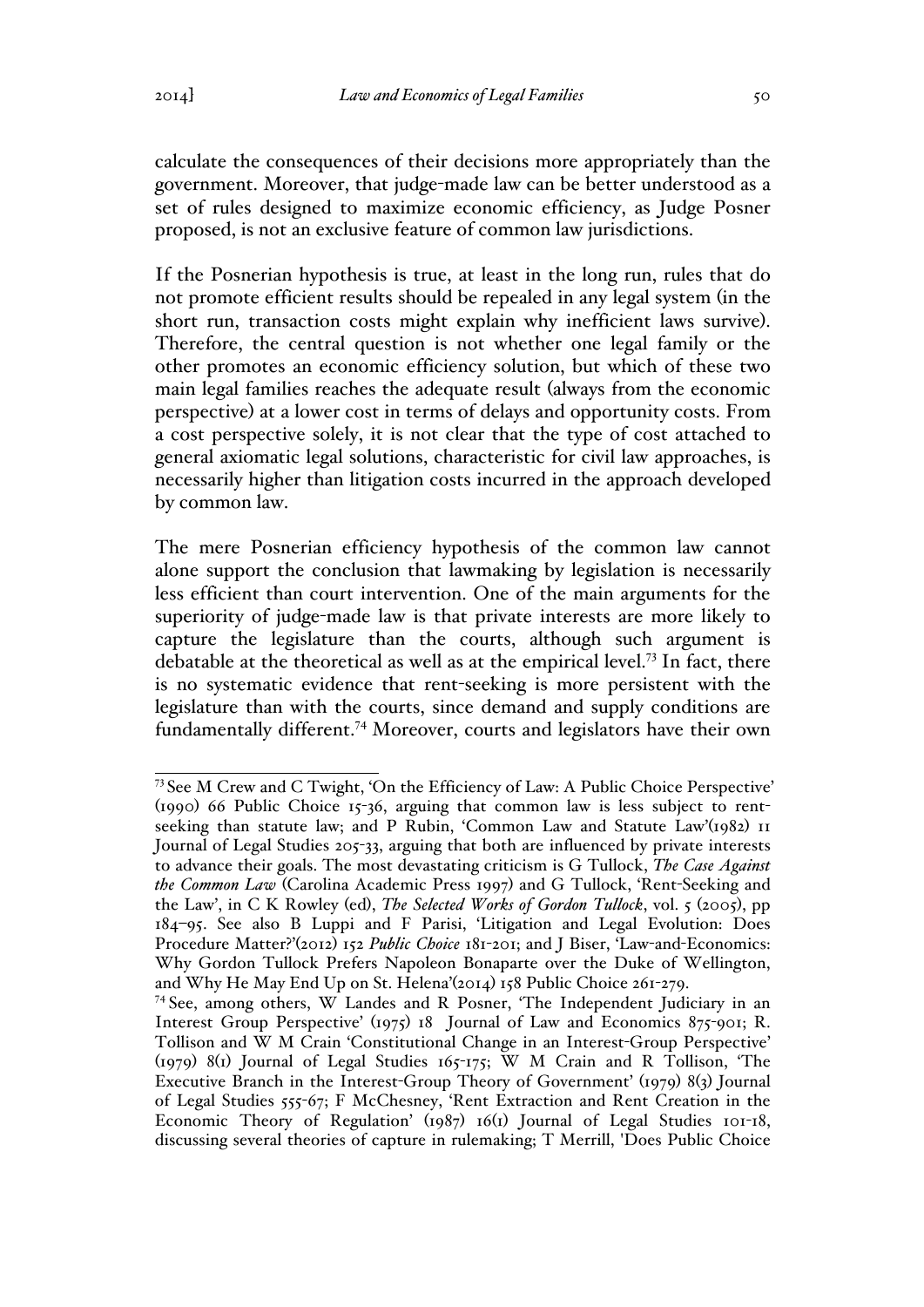goals in terms of enhancing their influence, which complicates the potential effect of private interests in lawmaking.75

The more adversarial nature of litigation in common law than in civil law could well generate more rent-seeking and more rent dissipation in the process of rulemaking.<sup>76</sup> Furthermore, given the growing predominance of statutes in common law jurisdictions, the inevitable conclusion would be that the overall efficiency has been reduced. This conclusion seems to be reinforced by the argument that the efficiency of the common law is not really demand-side induced (i.e., through the incentives provided by litigation), but supply-side induced. The historical competition between common law and equity courts was the driving force; once these courts were merged and monopoly had been achieved, the efficiency forces had lost stimulus. <sup>77</sup> Nevertheless, a similar historical competition between royal, guild, and ecclesiastical courts existed in civil law jurisdictions.

Notice that the relative efficiency of judge-made versus statutory law by itself does not provide a good framework to justify the superiority of the common law system as compared to the civil law system. First, statutes are important in common law jurisdictions and many key areas of private law such as torts are essentially case law in civil law jurisdictions. Second, the biases of legislation and litigation are not qualitatively and quantitatively similar in both legal systems due to procedural and substantive differences. As argued by scholars, the efficiency hypothesis of the common law, coupled with the alleged bias of legislation for private capture, is insufficient to support the argument that French civil law is necessarily inferior to the common law from an economic perspective.78

In fact, as noted in the literature, the traditional Posnerian analysis could

 $\overline{a}$ Theory Justify Judicial Activism After All?' (1997) 21(1) Harvard Journal of Law & Public Policy 219-30; and T Merrill, Institutional Choice and Political Faith' (1997) 22(4) *Law and Social Inquiry* 959-98.

<sup>&</sup>lt;sup>75</sup> See discussion by A C Pritchard and T J Zywicki, 'Finding the Constitution: An Economic Analysis of Tradition's Role in Constitutional Interpretation'(1999) 77 North Carolina Law Review 409-521. For a very interesting comparison between lawmakers and its influence under English and French systems, see J W F Allison, *A Continental Distinction in the Common Law. A Historical and Comparative Perspective on English Public Law* (Clarendon Press 1996).<br><sup>76</sup> T J Zywicki, 'Spontaneous Order and the Common Law: Gordon Tullock's

Critique' (2008) 135(1-2) Public Choice 35-53.

 $77$  T J Zywicki, 'The Rise and Fall of Efficiency in the Common Law' (2003) 97 Northwestern Law Review 1551-633. A more comprehensive discussion is provided by D Klerman, 'Jurisdictional Competition and the Evolution of the Common Law' (2007) 74(4) University of Chicago Law Review 1179-226.

 $7<sup>8</sup>$  See N Garoupa and C Gómez Ligüerre, 'The Syndrome of the Efficiency of the Common Law' (2011) 29 Boston University International Law Journal 287-355.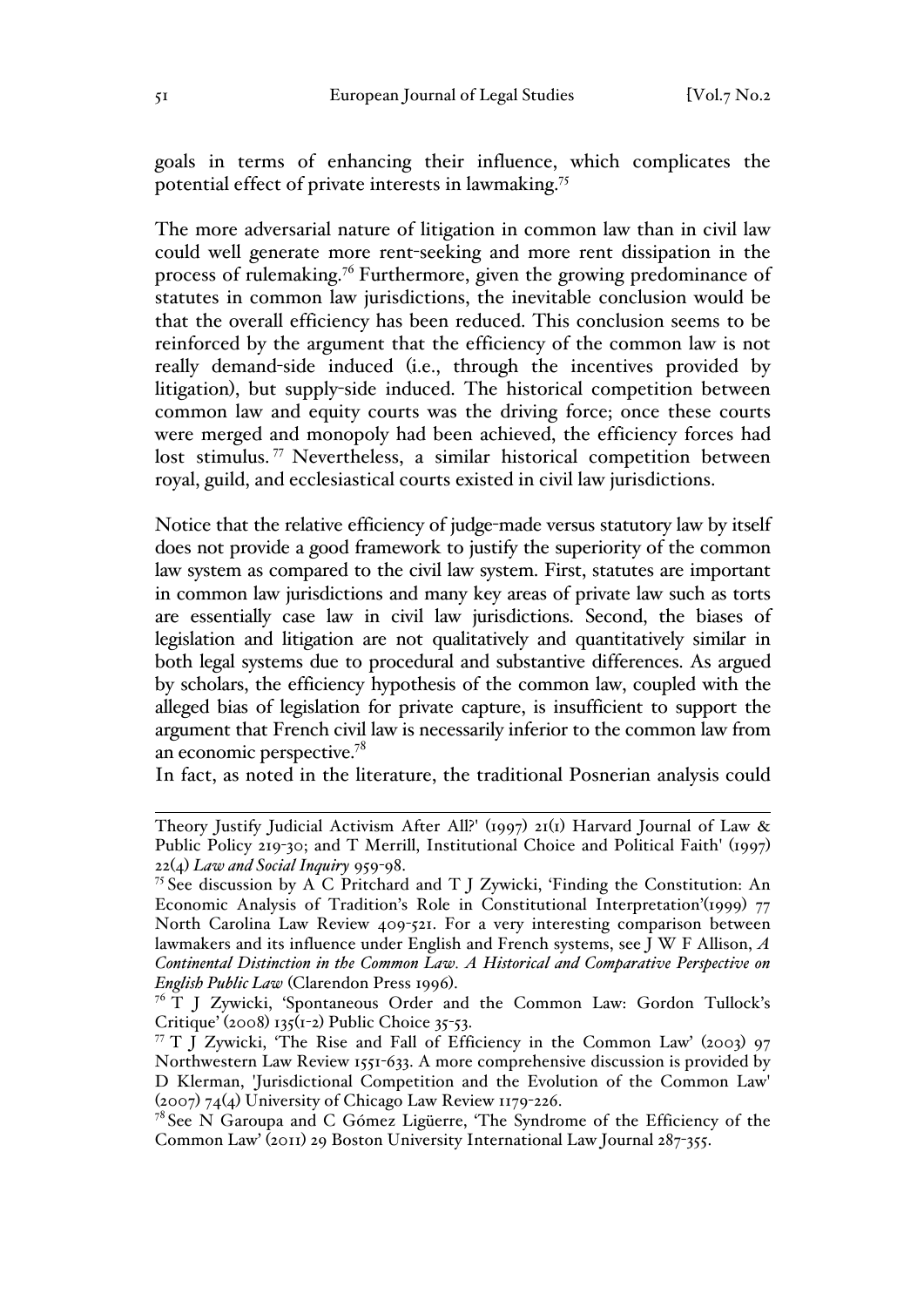be transposed to French civil law in many ways and multiple forms. It could be argued that general law (code) is more efficient than specific statutory interventions (potentially prone to more capture). It could be also said that bottom-up law (for example, case law pilling up under general code provisions) is more appropriate than top-down law (including very detailed code provisions as well as specific statutes). Nothing in the discussion so far makes the argument unique to common law or provides a complete framework to derive implications for comparative law.

The pro-market bias of the common law (the idea of some Hayekian bottom up efficiencies in the English legal system and top down inefficiencies in the French legal system  $\binom{79}{1}$  might be an important argument in its favor, but the existence of some anti-market bias in French law is debatable. It could be that traditional French legal scholarship has been less concerned with efficiency arguments. However, the lack of interest exhibited by French legal scholars concerning pro-market legal policies (which might be explained by cultural reasons) does not constitute strong evidence that French law itself is inefficient.<sup>80</sup>

Even the thesis that French law is less effective than the common law in protecting property rights from state predation is subject to dispute.<sup>81</sup> The current formal models developed to explain these differences are the object of serious criticism. <sup>82</sup> Stability of the law is another possible

79 See P Mahoney, 'The Common Law and Economic Growth: Hayek Might Be Right' (2001) 30(2) Journal of Legal Studies 503-25.

<sup>&</sup>lt;sup>80</sup> See discussion by C Valcke, 'The French Response to the World Bank's Doing Business Report' (2010) 60 University of Toronto Law Journal 197-217. See also B Fauvarque-Cosson and A-J Kerhuel, 'Is Law an Economic Contest? French Reactions to the Doing Business World Bank Reports and Economic Analysis of Law' (2009) 57 American Journal of Comparative Law 811-32.

<sup>&</sup>lt;sup>81</sup> See, for two different perspectives, S Djankov, E Glaeser, F López-de-Silanes, and A Shleifer, 'The New Comparative Economics' (2003) 31 Journal of Comparative Economics 595-619; and B Arruñada, 'Property Enforcement as Organized Consent' (2003) 19(2) Journal of Law, Economics and Organization 401-44.

<sup>&</sup>lt;sup>82</sup> For the economic models, see E L Glaeser and A Shleifer, 'The Rise of the Regulatory State' (2001) 41(2) Journal of Economic Literature 401-25; and E L Glaeser and A Shleifer, 'Legal Origins'(2002) 117(4) Quarterly Journal of Economics 1193-230. For discussion, see F Cross, 'Identifying the Virtues of the Common Law' (2007)  $I_5(I)$ *Supreme Court Economic Review* 21-59; D Klerman and P Mahoney, 'Legal Origin?' (2007) 35 Journal of Comparative Economics 278-93; M Roe, 'Juries and the Political Economy of Legal Origin' (2007) 35(2) Journal of Comparative Economics 294-308; H Rosenthal and E Voeten, 'Measuring Legal Systems' (2007) 35(4) Journal of Comparative Economics 711-28; G Hadfield, 'The Levers of Legal Design: Institutional Determinants of the Quality of Law' (2008) 36(1) Journal of Comparative Economics 43-73; R Michaels, 'Comparative Law by Numbers? Legal Origins Thesis, Doing Business Reports, and the Silence of Comparative Law' (2009)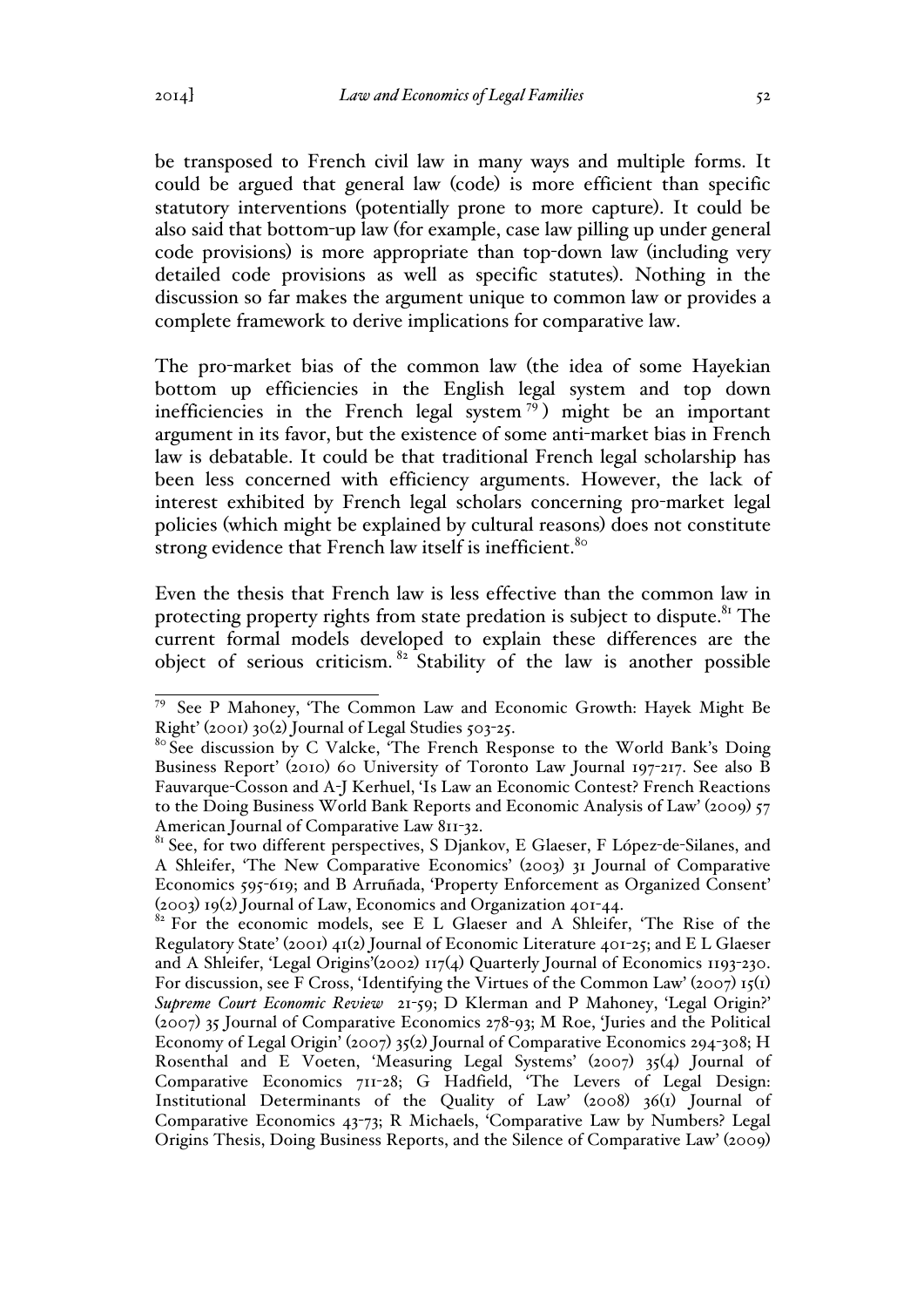argument to favor judge-made law with deference to precedent against systematic and chaotic legislative production. In this respect, however, the existence and importance of dissenting opinions – which are pervasive in the United States, but absent in France – cannot be seen as a contribution to the stability of the law. Furthermore, empirically it is not clear that case law is more stable and less ambiguous than legislation.<sup>83</sup> Another possibility is the enhanced willingness in common law jurisdictions to allow choice of law. However, globalization of business transactions has exerted enormous pressure for change in civil law jurisdictions in this respect. Overall, it might well be that the common law is more efficient and positively correlated with positive economic outcomes, but the causation is definitely under-theorized to a larger extent.<sup>84</sup>

Furthermore, the competition between common law and civil law in a hybrid system does not provide an empirical answer as to which legal system prevails in the long-run (since we would expect the most efficient legal system to be chosen by the relevant legal actors in a hybrid system). Finally, even if common law systems were more conducive to economic growth, the question of how to move from one to the other remains largely unaddressed. Legal culture, rent-seeking, and the accumulated human capital raise the costs of such transplantation. $85$ 

### V. FINAL REMARKS

 $\overline{a}$ 57(4) American Journal of Comparative Law 765-97; C Milhaupt, 'Beyond Legal Origin: Rethinking Law's Relationship to the Economy – Implications for Policy' (2009) 57(4) American Journal of Comparative Law 831-45; J Reitz, 'Legal Origins, Comparative Law and Political Economy' (2009) 57(4) American Journal of Comparative Law 847-862; and R Harris, 'Law, Finance and First Corporations', in J J Heckman, R L Nelson and L Cabatingan (eds), *Global Perspectives on the Rule of Law* (Routledge 2009), pp 145-72.

<sup>83</sup> See mixed evidence by F Cross, 'Law and Economic Growth' (2002) 80(7) *Texas Law Review* 1737-775.

<sup>&</sup>lt;sup>84</sup> Moreover, alternative theories might explain why certain institutions, related or unrelated to legal origin, cause economic growth. See, among others, R M Grier, 'Colonial Legacies and Economic Growth' (1999)  $98(3-4)$  Public Choice  $317-35$ ; D Acemoglu, S Johnson, and J A Robinson, 'The Colonial Origins of Comparative Development: An Empirical Investigation' (2001) 91(5) American Economic Review 1369-401; D Acemoglu and S Johnson, 'Unbundling Institutions' (2005) 113(5) Journal of Political Economy 949-95; D Acemoglu and S Johnson, 'Disease and Development: The Effect of Life Expectancy on Economic Growth' (2007) 115(6) Journal of Political Economy 925-85; D Acemoglu, D Cantoni, S Johnson, and J A Robinson, 'The Consequences of Radical Reform: The French Revolution' (2011)  $101(7)$ American Economic Review 3286-3307.

<sup>&</sup>lt;sup>85</sup> See, among others, N Garoupa and A Ogus, 'A Strategic Interpretation of Legal Transplants' (2006) 35(2) Journal of Legal Studies 339-64.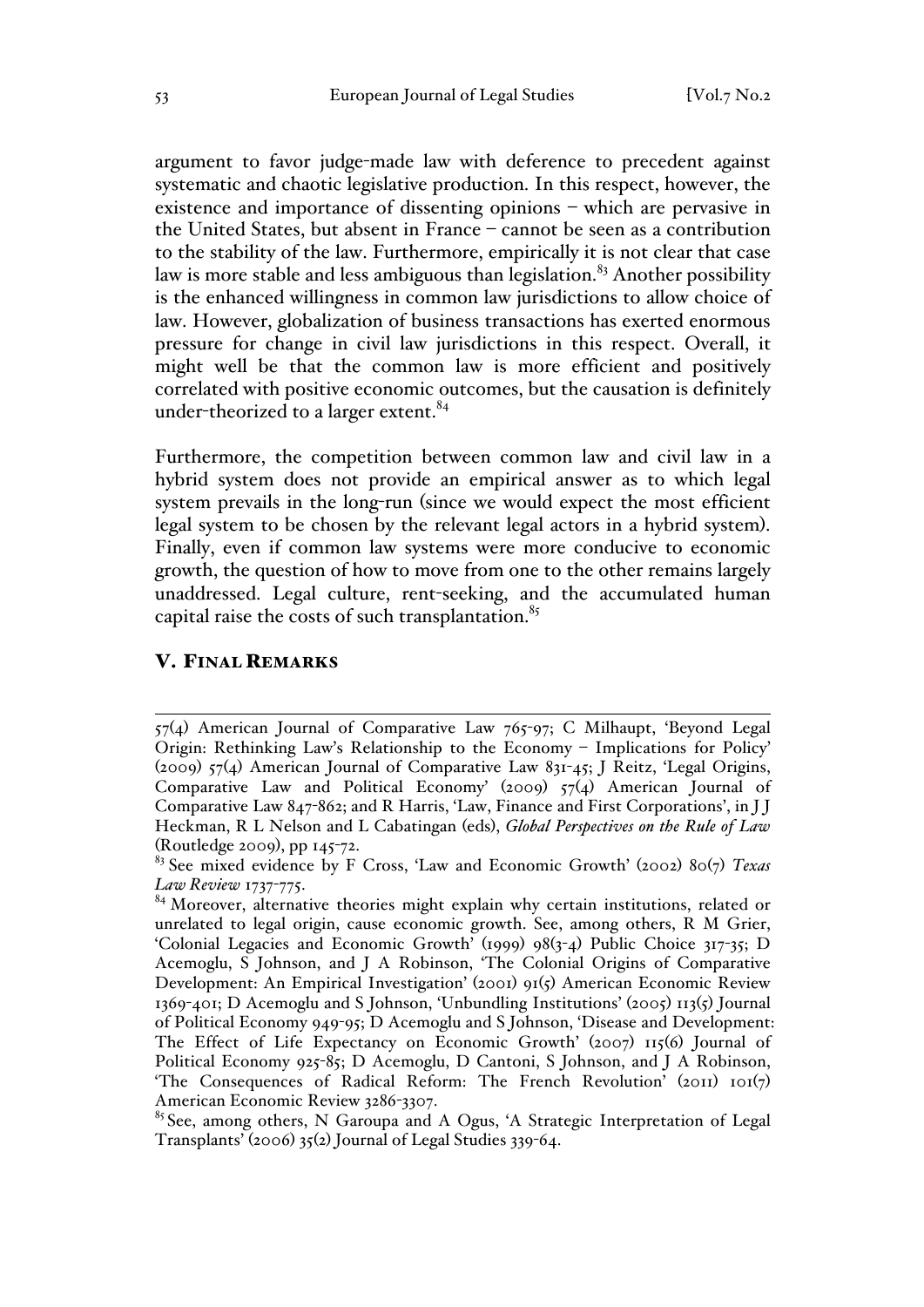This Article discussed the role of legal families in the comparative law and in the economic literature. We have summarized the traditional approach taken by comparativists and the different perspective taken by economists. While mainstream comparative law has lost interest in legal families to a large extent, economists have used these categories to explain the crosscountry variation, not only in the depth of financial markets, but also in other factors and institutions relevant for economic development. The significant criticism faced by the legal origins theory from both conventional comparativists and economists only underscores the importance of this literature.

The economic literature has identified six factors to explain why a legal system could matter for economic growth: (1) the costs of identifying and applying efficient rules; (2) the system's ability to restrain rent-seeking in rule formulation and application; (3) the cost of adapting rules to changing circumstances; (4) the transaction costs to parties needing to learn the law; (5) the ease of contracting around rules; and (6) the costs of transitions between systems.<sup>86</sup> How these six factors relate in a meaningful way to legal families is largely under-theorized and generally unanswered.

Yet, the premise of the economic superiority of the common law is now the model for legal reform embodied by the Doing Business reports promoted by the World Bank. <sup>87</sup> Nevertheless, without a better understanding of the relationship between legal traditions and economic outcomes, there are good reasons to be skeptical about the legal origins theory as well as the Doing Business reports and related prescriptions that they have inspired.<sup>88</sup>

Statistical analysis seems to show consistent patterns by which a distinction between common and civil law matters for economic development. Extensive critique has challenged the empirical methodology.

<sup>86</sup> See N Garoupa and A Morriss, 'The Fable of the Codes: The Efficiency of the Common Law, Legal Origins and Codification Movements' (2012) 5 University of Illinois Law Review 1443-1497.

<sup>&</sup>lt;sup>87</sup> http://www.doingbusiness.org.<br><sup>88</sup> B Arruñada, 'Pitfalls to Avoid when Measuring the Institutional Environment: Is 'Doing Business' Damaging Business?' (2007) 35(4) Journal of Comparative Economics 729-747; and K Davis and M Krause, 'Taking the Measure of Law: The Case of the Doing Business Project'(2007) 32 Law and Social Inquiry 1095-120. A more comprehensive criticism is provided by B du Marais, 'Les Limites Méthodologiques des Rapports Doing Business' (2006) Working paper AED-2006- 01; D Blanchet, 'Analyses Exploratoires des Indices Proposés par les Rapports Doing Business 2005 et 2006 de la Banque Mondiale' (2006) Working paper AED-2006-03; and B du Marais (ed), *Des Indicateurs pour Mesurer le Droit? Les Limites Méthodologiques des Rapports Doing Business* (La Documentation française 2006).